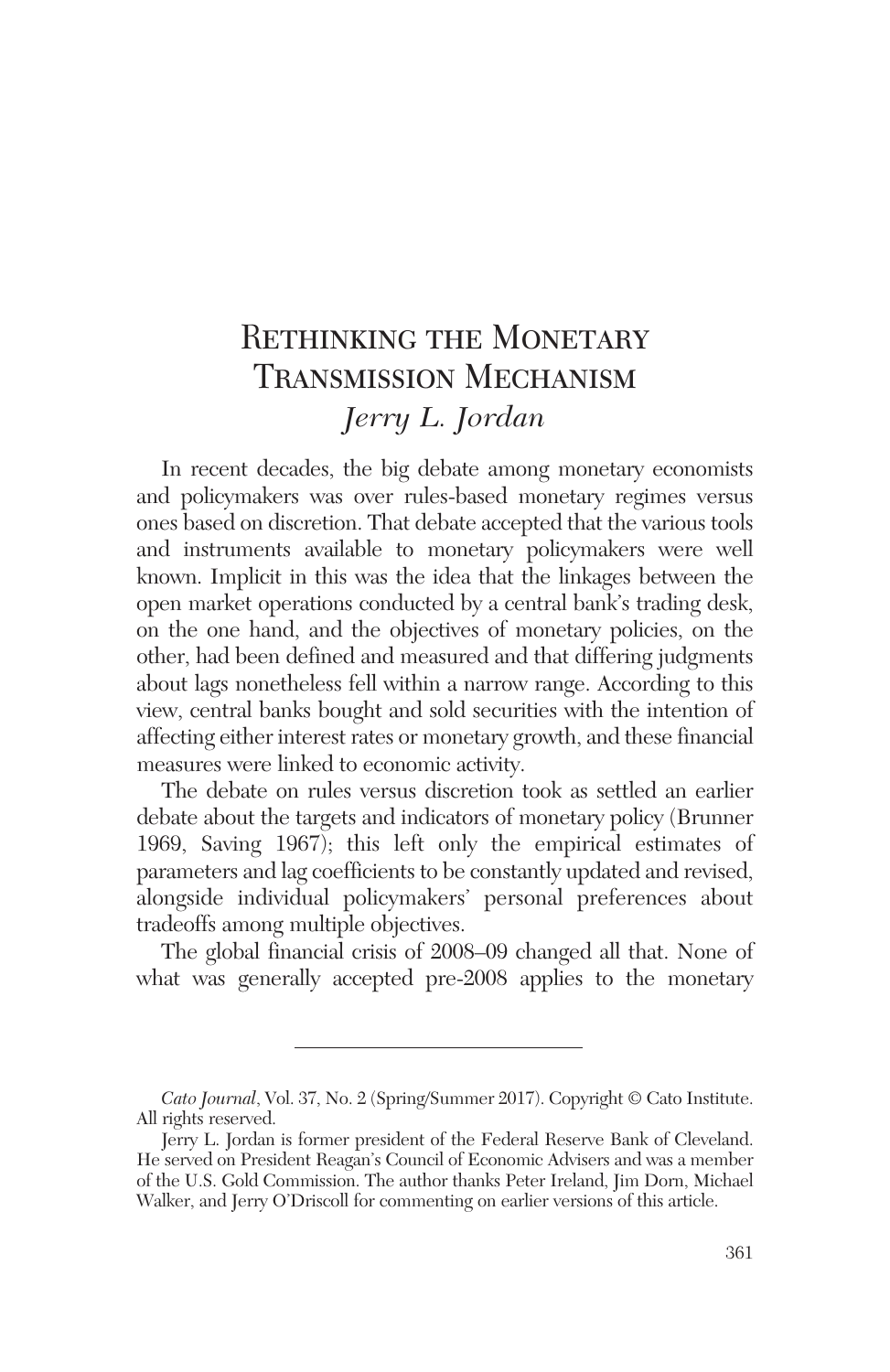regime of recent years. The thrust of policy actions is no longer gauged by measures on the price axis (interest rates) or the quantity axis (bank reserves and money supply). In the absence of useful, reliable measures of the degree of stimulus or restraint implied by the behavior of any price or quantity measures (indicators), it is not possible to establish appropriate near-term objectives for the central bank's balance sheet or administered interest rates (targets). And without consensus about the relevant targets and indicators of monetary policies, the debate about rules versus discretion is without a useful reference point.

At the end of every meeting of policymakers, a directive or set of instructions must be approved and issued to those responsible for daily and/or weekly implementation. It would not be useful for policymakers simply to issue instructions to achieve some desired range of nominal GDP growth, or some particular rates of inflation and unemployment. Those may be appropriate intermediate or longerterm objectives for policymakers to consider, but translating them into a policy that can be implemented requires some identifiable linkages between what can be controlled—the size and composition of the central bank balance sheet, and administered interest rates charged to borrowing banks or paid on reserve balances—and financial indicators of the stance of policy.

Legacy linkages—the traditional targets of monetary policy actions—stopped working in the aftermath of the global financial crisis. Now, new instruments and techniques are being introduced and tested. But there is no historical track record available to guide policymakers in the formulation and implementation of policies that rely on new tools and instruments. As such, resumption of the rulesversus-discretion debate will be useful again only after a new debate about targets and indicators has been conducted (Belongia and Ireland 2016).

### Macroeconomic Policies: Are They Monetary or Fiscal?

It is customary to think about a government's macroeconomic policies as consisting of some actions that are considered *monetary* and other actions that are considered *fiscal*. Of course, governments take all kinds of actions that affect the economy (e.g., regulatory, energy, environmental, agricultural, international trade, and transfer payments), but those viewed as stabilization or countercyclical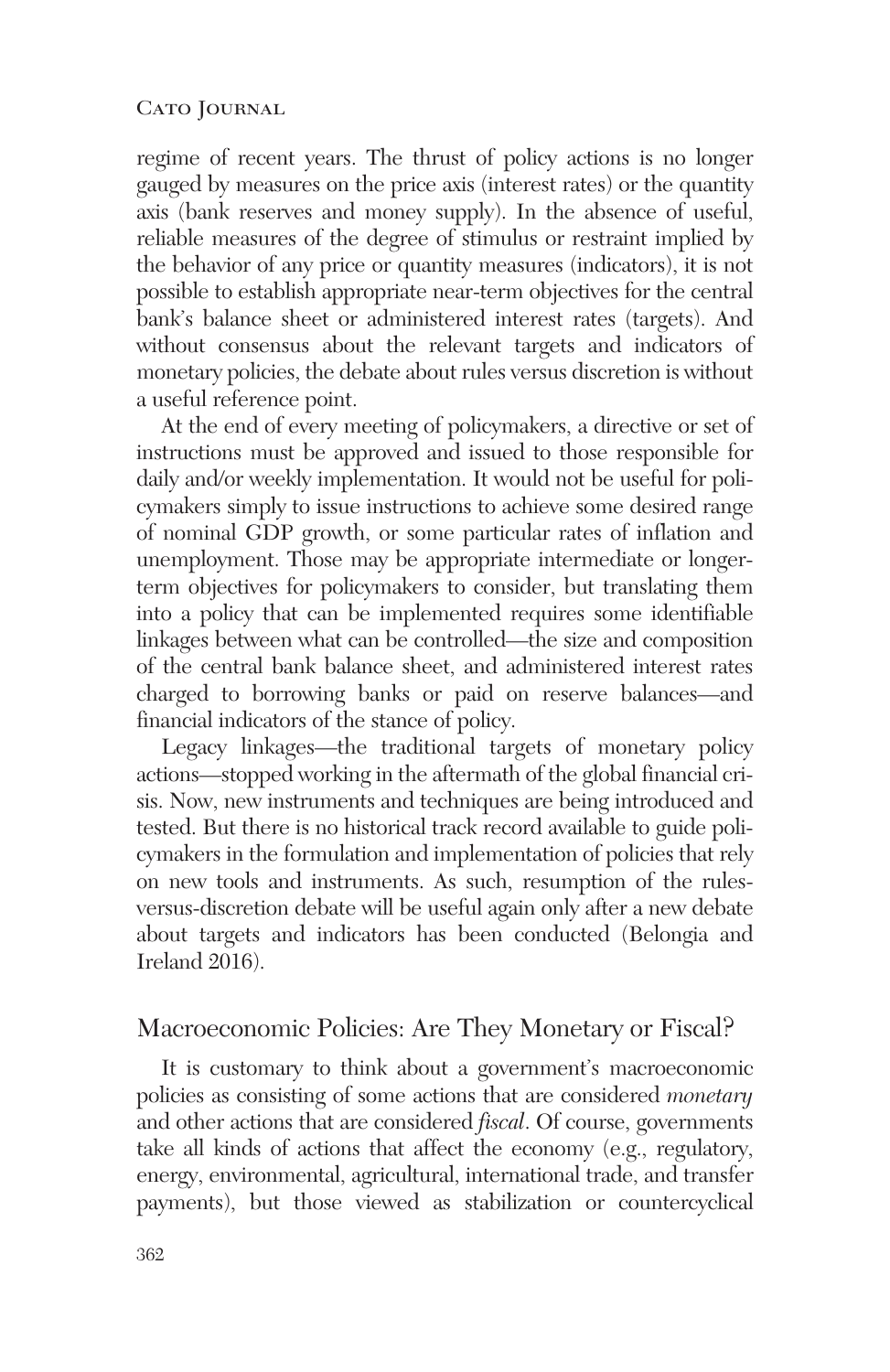policies are generally characterized as either monetary or fiscal. It also is usual for decisionmakers to be seen as either monetary policymakers or fiscal policymakers. The former are typically associated with the decisions of a central bank, while the latter tend to be associated with the national treasury—or ministry of finance—and the national legislature.

Policy actions of either a monetary or fiscal nature will have allocative and redistributional effects, but those are often unintentional and certainly not the primary objectives of policymakers. Instead, the people responsible for formulating and implementing both monetary and fiscal policy actions concentrate primarily on aggregative objectives. Generally, that means they care mostly about how rapidly national output and employment are growing, and how much inflation is occurring. It is well understood that unanticipated accelerations of inflation will have allocative effects. As a result, policymakers most often seek to achieve announced targets for inflation so as to minimize the associated redistribution.

Economics textbooks teach that there can be an optimal mix of monetary and fiscal policy actions, with one set of actions deliberately countering the effects of other actions (Sims 2016). To illustrate intentions gone bad, economists sometimes cite the income surtax that was adopted during the Johnson administration to combat inflationary pressures. Central bank decisionmakers believed that the new taxes constituted a massive dose of fiscal restraint that would turn out to be overkill. Accordingly, the Federal Reserve adopted expansionary policy actions to counter the restrictive fiscal actions. At the time, there was not much dispute about the tax increase being fiscal and being restrictive, and central bank interest rate reductions being monetary and being stimulative.

Yet such distinctions are not always so clear. Increasingly, in recent years, the actions taken by monetary policymakers can more accurately be described as fiscal in nature, while actions taken by fiscal authorities may have monetary components (Saving 2016). For example, if the fiscal authorities adopted a new surtax, the proceeds of which would be sterilized in an account at the central bank (as actually happened in Germany on one occasion), the policy might be called "fiscal" because it involved taxation and was implemented by fiscal authorities. But it would more properly be interpreted as "monetary" because the transmission effects were via contraction of central bank money and the nation's money supply.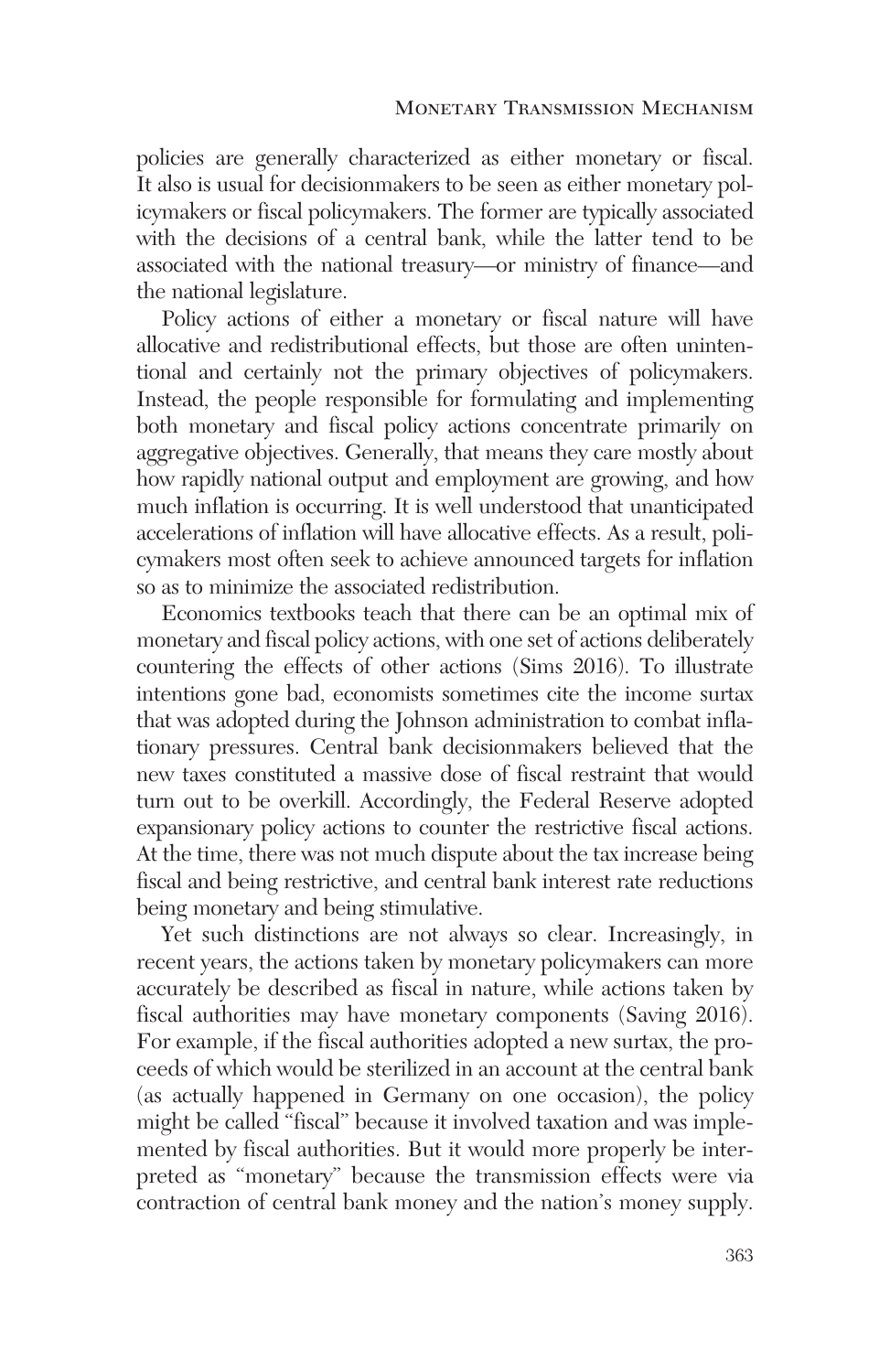Similarly, actions by monetary policymakers undertaken in a largescale asset purchase program effectively retire net national debt and reduce the interest expense of the government, and so would be more accurately analyzed as fiscal in nature, even though formulated and implemented by monetary authorities (Greenwood, Hanson, and Stein 2016).

As these two examples illustrate, policy actions that alter the central bank's balance sheet can be taken by either monetary or fiscal decisionmakers, and can be viewed as either fiscal or monetary in nature—regardless of whether those formulating the policies are considered to be fiscal authorities or monetary authorities. Furthermore, the ultimate transmission of monetary and fiscal policy actions involves the consequent actions of both domestic and foreign *private* decisionmakers—and sometimes policy responses of foreign official policymakers. In a world of floating exchange rates, responses to policy decisions and actions can have pronounced effects on a currency's foreign-exchange value, which can enhance or mitigate the intended aggregative effects.

# Conventional Monetary Policy

Traditionally, any actions taken by a central bank are referred to as monetary policies (Lonergan 2016). The actions taken usually have been thought to affect the macroeconomy through an interest rate channel or a money supply channel. Both channels are typically thought to involve the spending behavior of households and businesses—lower interest rates make it cheaper to borrow and spend, while more money becomes a "hot potato" that gets spent. The debate among economists was about, first, whether the central bank had more control over relevant interest rates or over the nation's money supply and, second, whether the level of interest rates or the growth of the money supply was more reliably related to spending by households and businesses.

The quantity of money school of thought involved actions to control the central bank balance sheet, estimation of money multipliers to affect the growth of the nation's money supply, and predictions of income velocity in order to influence the pace of total spending in the economy. There were time periods in the United States and other countries when this framework provided reasonably reliable results. However, since 2008 several of the linkages in this framework have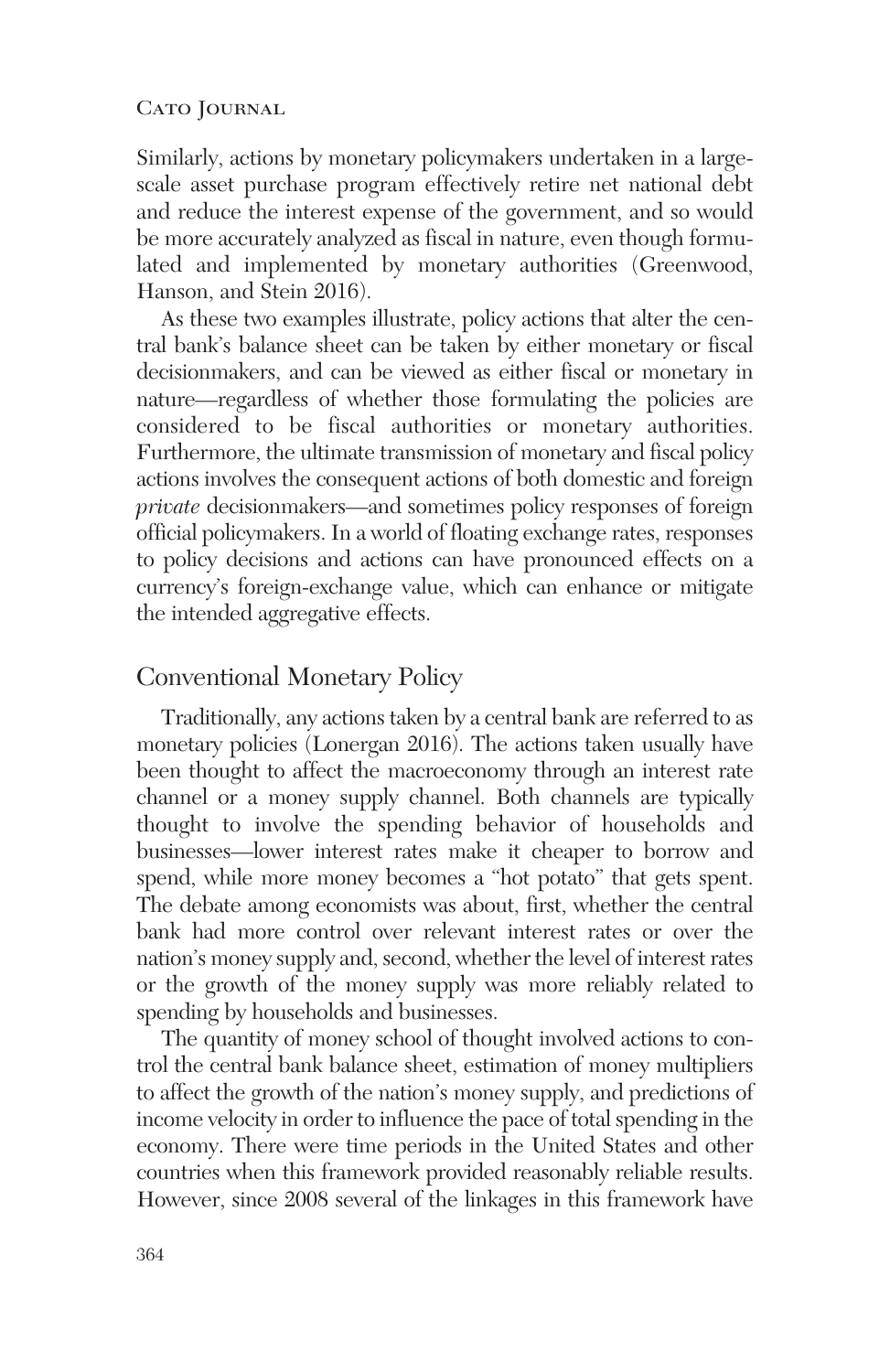broken down.<sup>1</sup> Massive increases in the size of central bank balance sheets in recent years have been accompanied by corresponding declines in the respective money multipliers with no consequent increases in the growth rates of money supply measures. Furthermore, the pace of growth of measures of the money supply has not been mirrored by growth of total nominal spending, which is to say that the income velocity of money fell.

The alternative—focusing on the setting by policymakers of interest rate targets—involved the creation of a central-bank-provided monetary base as "endogenous" to the financial system. That is, close control over a targeted interbank rate meant that policy actions to add to or to reduce the central bank balance sheet simply reflected the increased or decreased demand for bank reserves on the part of commercial banking companies, which in turn depended on their lending and deposit-creation activities. This framework focused on the incentives for private-sector banks to lend more (or less) that resulted from lower (or higher) interest rates set by the monetary authorities, as well as on the pace of money creation reflected in the supply of and demand for bank loans. According to this view, the growth of the money supply was not under the control of the central bank and did not *cause* faster or slower spending by businesses and households but instead merely mirrored the pace of such spending to the extent that it was financed by bank borrowings (McLeay, Radia, and Thomas 2016).

In recent years, this interest rate channel also has broken down because of the worldwide decline of market-determined interest rates to near-zero or even negative levels. While future increases in interest rates might be viewed by policymakers as a tool for potentially restraining emergent inflation, policy actions to stimulate spending by further interest rate reductions are no longer possible.

### Unconventional Monetary Policies

In recent years, numerous major central banks announced objectives of achieving more rapid rates of inflation as strategies for

<sup>&</sup>lt;sup>1</sup>According to Potter (2016), "With such a large amount of reserves, very few banks ever need to borrow reserves to meet their requirements, and interbank trading has almost completely disappeared from the fed funds market. Instead, the market is now predominantly composed of trades between governmentsponsored enterprises—specifically, Federal Home Loan Banks—and banks."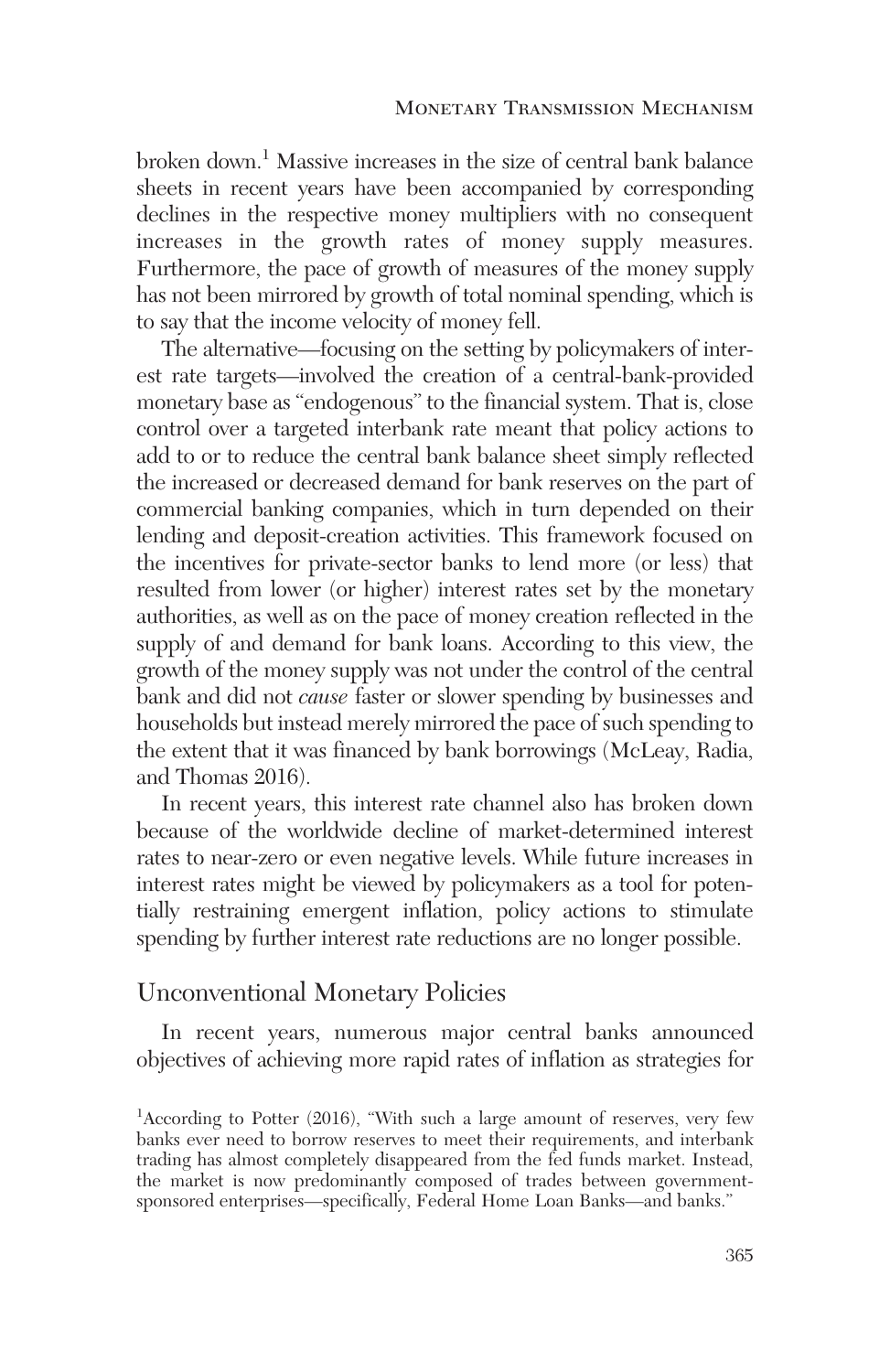fostering higher standards of living. All of them have failed to achieve their objectives. The wisdom of targeting higher inflation has been, and should continue to be, debated, but the more immediate challenge is to explain why conventional policy tools stopped working and what to do about it. Several developments since the onset of the global financial crisis in 2008 have to be studied and better understood:

- In the United States, Congress authorized the Federal Reserve to pay interest on reserve balances held at the central bank other central banks already had, or also acquired, such authority.
- The Federal Reserve engaged in "operation twist," with the objective of achieving lower intermediate and long-term interest rates. That is, Treasury bills with maturities of under one year were sold while longer-maturity Treasury securities were purchased.
- The Federal Reserve, and then other central banks, engaged in large-scale asset purchases (LSAP), more commonly known as quantitative easing, or QE.
- Supervisory/regulatory authorities mandated that at least the largest commercial banking companies should hold significantly larger liquidity balances (as well as equity capital) as a percentage of assets.
- Some central banks imposed negative interest rates on commercial bank reserve balances (Jordan 2016).
- Some central banks contemplated so-called helicopter money—direct central bank financing of government spending—in order to achieve faster monetary creation (Fujikawa and Nakamichi 2016).

Economists are still debating which combinations of these policies and actions contributed to the breakdown of the tools of conventional monetary policies. This debate will no doubt continue long into the future, since there are several crucial issues that need to be resolved before any consensus can begin to emerge.

The most immediate question concerns the level of marketdetermined interest rates and whether central banks can or should adopt policies that are neutral with respect to prevailing interest rates. One view is that observed interest rates are quite low by historical standards as a consequence of central bank actions and that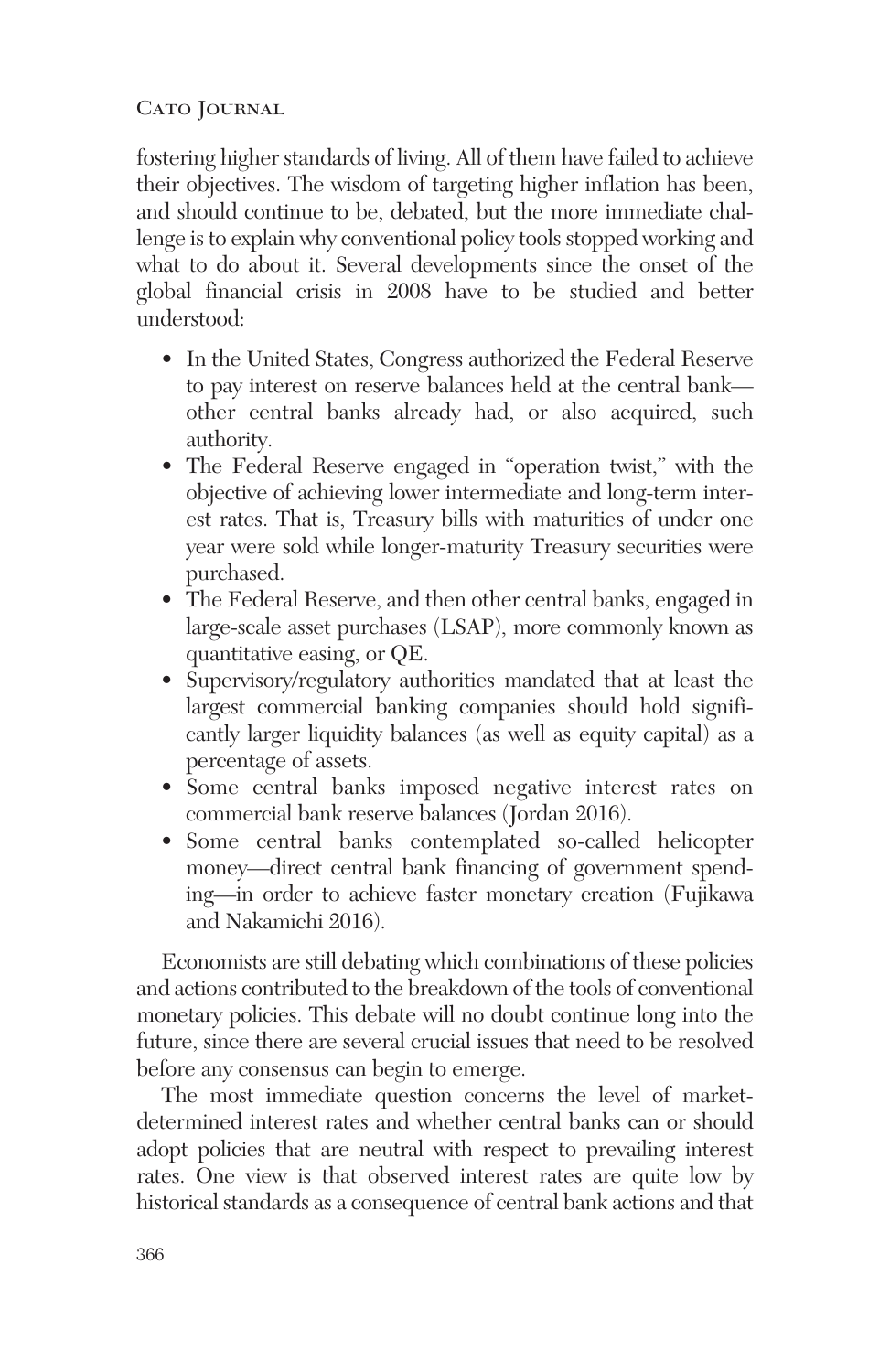rates would rise to more familiar levels if central banks would allow it. The competing hypothesis is that other forces—primarily global demographics—have caused the prevailing low interest rates, and that central banks are powerless to do anything about it (Walker 2016).

The conventional approach for U.S. monetary authorities wishing to "push up" market-determined interest rates was, in the past, to announce an increase in the overnight interbank rate, then sell shortterm Treasury bills as necessary in order to contract the supply of bank reserves so that demands on the part of some banks would produce the higher target rate. The idea was that the term-structure effects of a higher target interbank rate would then cause all other interest rates to rise, and thereby realize policymakers' goal of financial restraint or reduced stimulus. However, by mid-2012 the Federal Reserve portfolio of Treasury bills had been sold as part of "operation twist," which meant that this conventional tool for targeting a higher interbank rate was no longer available. Furthermore, the enormous quantity of excess reserves produced by QE meant there was no longer a short-term excess demand for reserve balances to bid up that rate.

This reality necessitated the invention of more unconventional policy tools. One was the expansion of a program of reverserepurchase agreements (RRPs) between Federal Reserve Banks and financial intermediaries. This is simply a collateralized loan *from* a commercial bank or others *to* the central bank. Whereas conventional monetary policy actions might include central bank lending *to* commercial banks in order to expand money growth, the new and unconventional RRP program introduced large-scale borrowings by the central bank *from* the private sector and government entities as a tool for contracting central bank money.

In combination with the newly-introduced policy of payment of interest on reserve balances (IOR), setting both a higher RRP target rate and a higher IOR offered one potential way to achieve a higher target interbank rate. This potential reflected the fact that some holders of balances at Federal Reserve Banks—mainly Federal Home Loan Banks—are not permitted to receive IOR from the Reserve Banks. Consequently, they sell excess cash overnight to domestic and foreign commercial banking companies who are allowed to earn IOR. Whether the resulting higher interbank rate has any effect on anything else is yet to be analyzed and evaluated. The announcement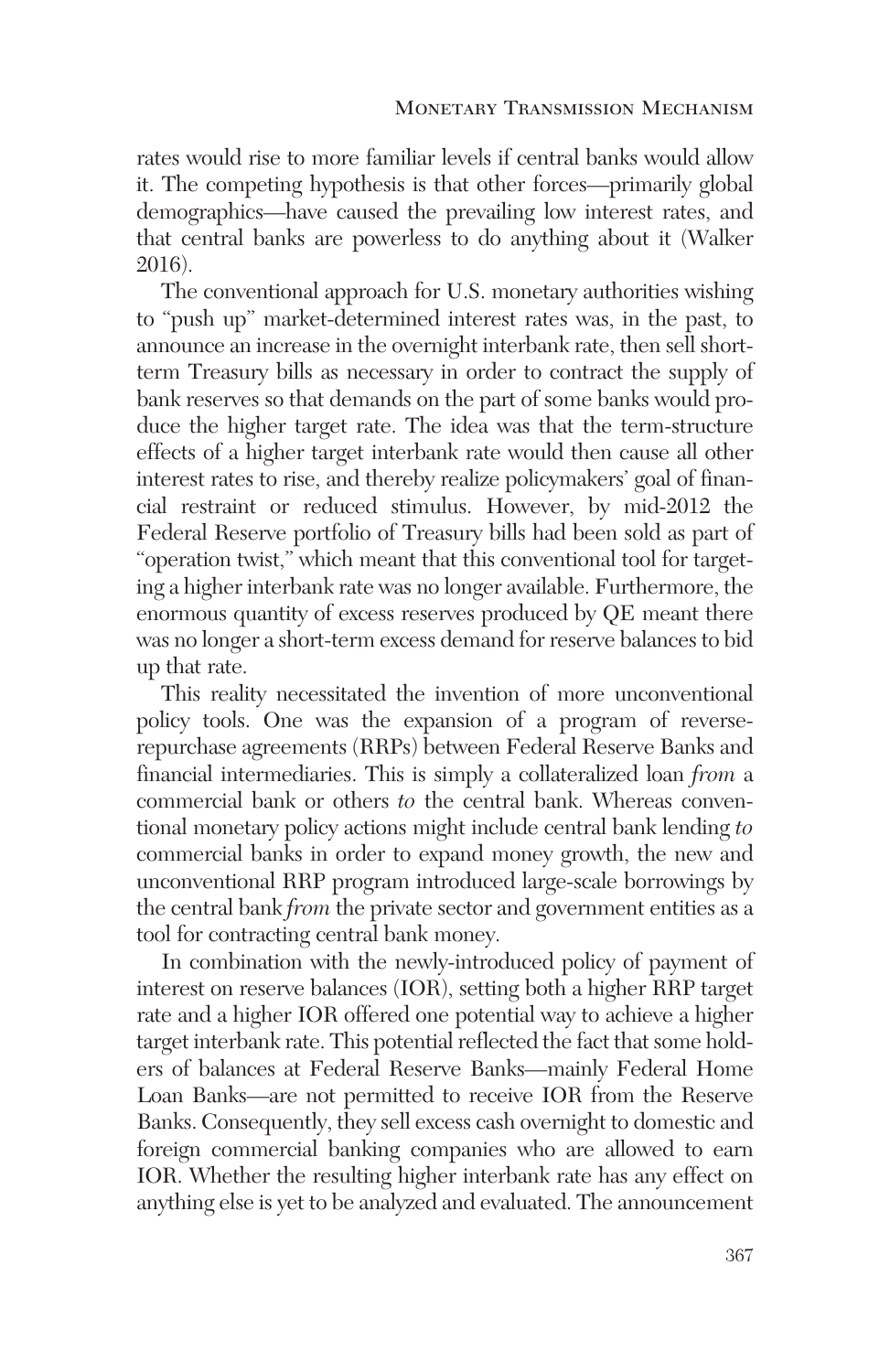of an increase in the desired overnight interbank rate may be nothing more than a form of forward guidance to the markets, indicating that policymakers would like to see a generally higher level of interest rates.

The combination of QE, IOR, and mandated liquidity holdings has altered conventional analysis. Without IOR and mandated liquidity holdings, central bank LSAP would have been expected to produce rapid increases in "inside money," as the commercial banking system increased lending and thereby created new deposits. Prior to 2008, non-interest-earning reserve balances were maintained as close as possible to the regulatory required and contractual levels. Any bank finding that deposit inflows exceeded deposit outflows would seek to make loans or purchase securities to produce some income. With IOR, however, the available yields on loans or securities would need to be sufficient to cover risks and other costs if they are to prove more attractive than the riskless rate offered by the central bank.

Another factor contributing to the large commercial bank holdings of excess reserve balances at Federal Reserve Banks has been the mandated liquidity holdings imposed by home-country supervisors of foreign banking companies operating in the United States and otherwise engaged in U.S. dollar-related transactions (Pozsar 2016). U.S. regulatory required reserves apply only to certain deposits liabilities of some of the banks operating in the United States. Other banks are unbound by such requirements but often hold contractual clearing balances for normal operations. These are counted as excess reserves, even if they are contractual obligations. Similarly, mandated liquidity balances are excess reserves, despite not being voluntary. For these reasons such balances are now reported as "Balances maintained that exceed the top of the penalty-free band."2 Needless to say, the parameters of the demand function for such balances are extremely important to understanding the transmission of expansions and contractions of central bank money to the economy.

Another issue caused by the combination of LSAP and IOR is related to the requirement that Federal Reserve Banks are subject to what is essentially a 100 percent excess profits tax. That is, all the income of the Reserve Banks in excess of operating expenses must be

<sup>&</sup>lt;sup>2</sup>The Federal Reserve reports this figure as part of their "Aggregate Reserves of Depository Institutions and the Monetary Base" data, which is available online at www.federalreserve.gov/releases/h3/current.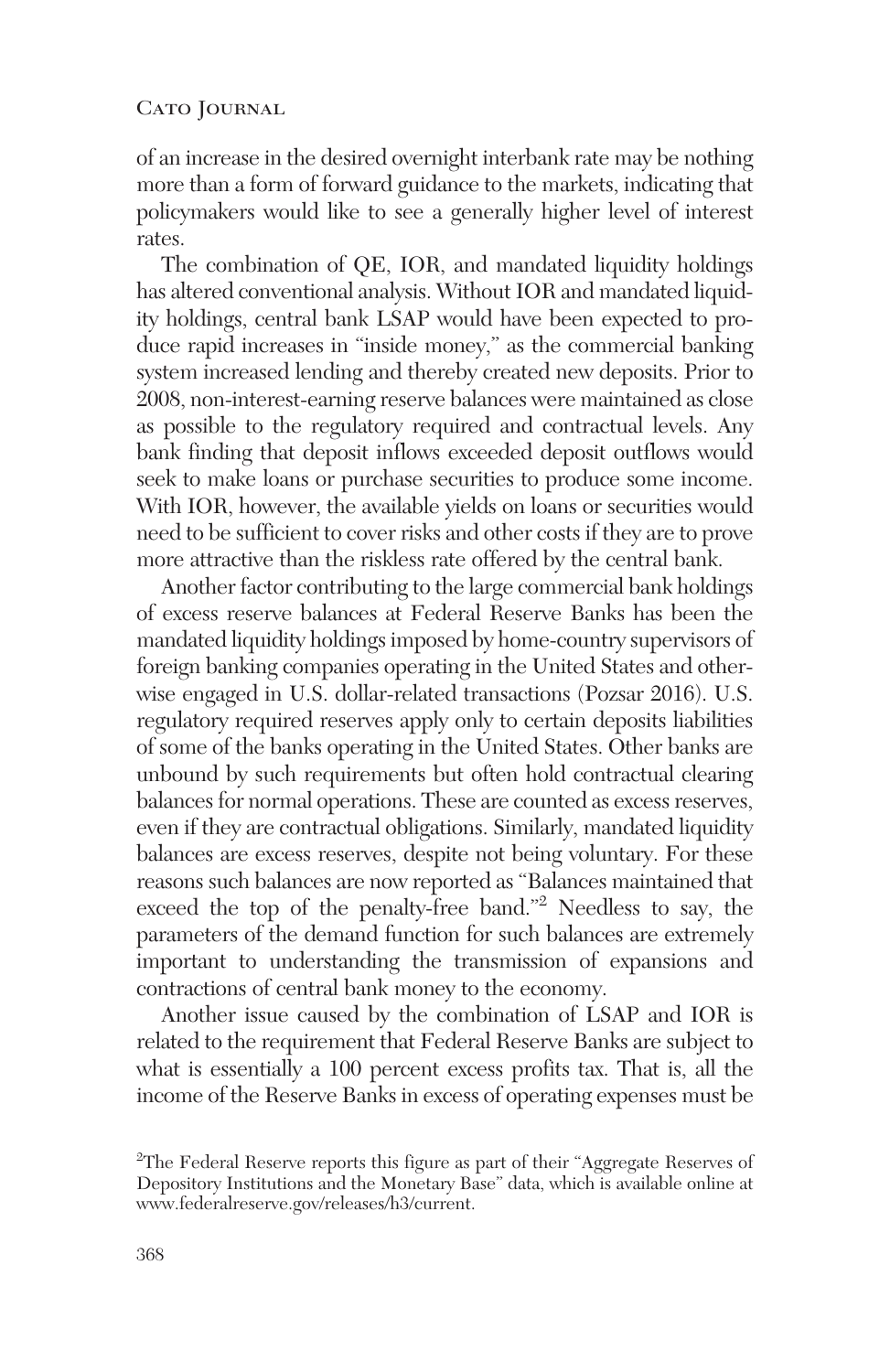paid to the U.S. Treasury. Most of the income of the Reserve Banks is interest earned on the holdings of securities—a large share of which are U.S. Treasury notes and bonds. The Treasury incurs an interest expense when payment is made to Reserve Banks (as well as other holders of Treasury securities), and then the Treasury receives back from the Reserve Banks as corporate profits taxes most of what it paid out in the first place. This accounting treatment means that the Treasury's net interest expense on outstanding debt is overstated and that the corporate profits taxes the Treasury receives are similarly overstated. On consolidation of Federal Reserve balance sheets with Treasury monetary accounts, both the net publicly held debt of the Treasury and the net interest expense on the debt would be smaller. In effect, central bank purchases of debt issued by the government amount to a *cancellation* of such debt. In economics, this is referred to as debt monetization. However, because of LSAP and IOR, the interest-bearing deposits at Federal Reserve Banks remain as a form of short-term government debt even after consolidation (Goodhart and Wood 2016, Saving 2016).

To illustrate this, suppose that a bureau of the U.S. Treasury had issued one-week Treasury bills at very low interest rates and that all the proceeds of the sale of such bills had been used to purchase longer-term Treasury notes and bonds in the market. The average maturity (duration) of the Treasury debt would be altered, and the net interest expense would have changed, but the total outstanding debt would not have been affected. Viewed from this perspective, LSAP and IOR are fiscal actions undertaken by the monetary authorities.

It should also be clear that, to the extent that LSAP includes central bank acquisition of mortgage-backed securities (MBS) as well as Treasury securities, such acquisitions should also be considered fiscal actions by monetary authorities (Saving 2016). The net income earned on holdings of MBS is turned over to the Treasury, just like interest earned on Treasury securities. Without IOR and LSAP, the acquisition of private securities (such as MBS) by the central bank would have primarily monetary implications. Monetization of assets added to the portfolio of a central bank would be reflected in a corresponding increase in currency outstanding or bank reserves. Before IOR and LSAP, the bank reserve liabilities of a central bank would then be multiplied into a much larger quantity of deposit liabilities of commercial banks. Money would have been created by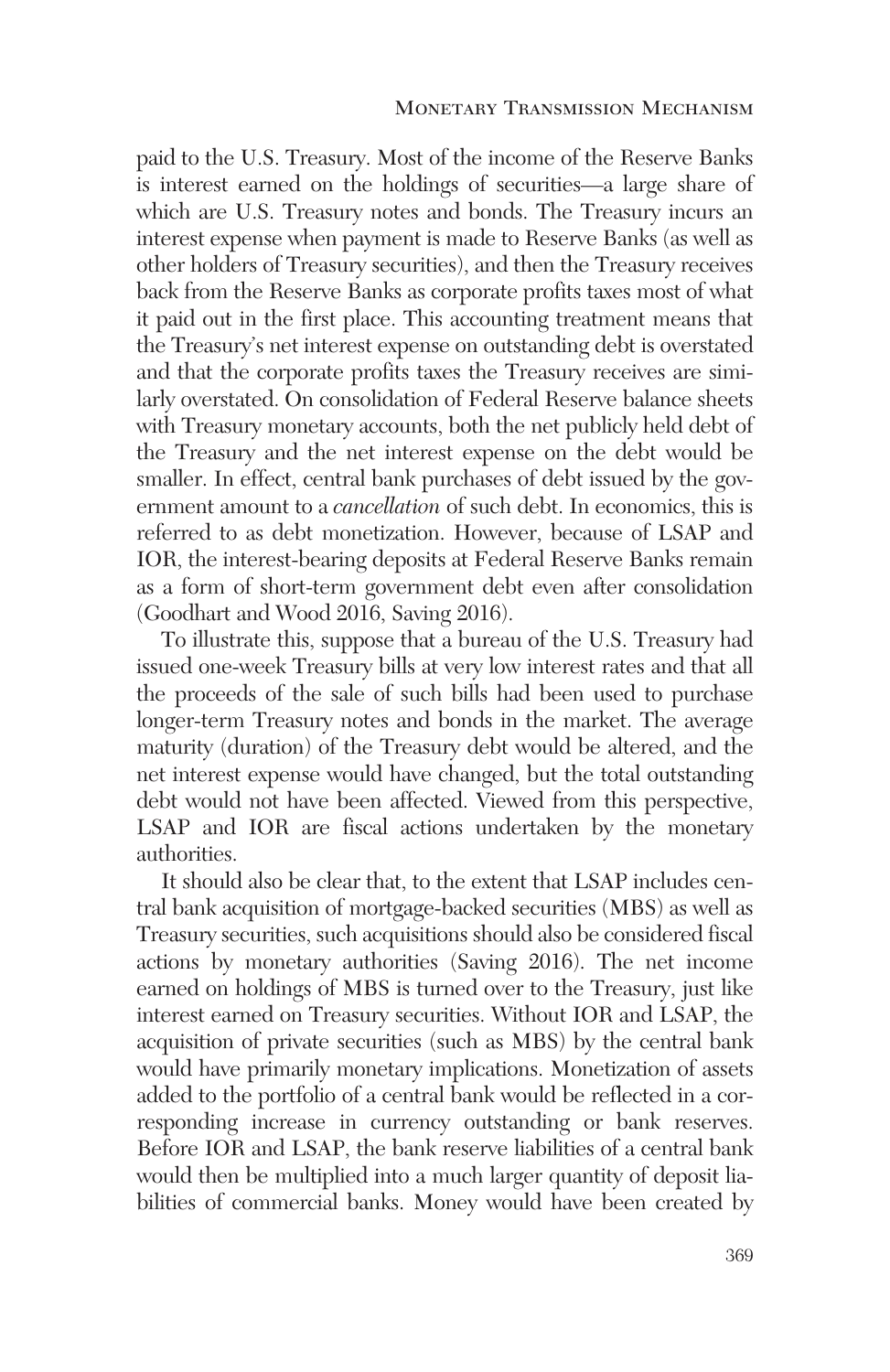central bank purchases of private securities, just as it was by central bank purchases of government securities. The essential difference is that monetization of government securities reduces the net interest expense of the government, whereas monetization of private securities increases the "other income" of the government. Either way, money creation finances government spending.

With LSAP and IOR, however, the central bank balance sheet is dramatically expanded by the securities purchases and corresponding increase in interest-bearing excess reserve liabilities. As noted above, upon consolidation of the central bank balance sheet with the Treasury monetary accounts, the interest-bearing reserve balances of the central bank remain as a short-term liability, similar to Treasury bills. The government has increased holdings of a longerterm maturity/duration earning asset—MBS—financed by the issuance of a very short-term liability. The government now has term-structure risk that resembles that of any private portfolio manager who buys long-term bonds financed by short-term borrowings. The merits and implications of government ownership of *any* private earning assets are a separate issue from the transmission of fiscal/monetary policy actions on the economy (DiMaggio, Kermani, and Palmer 2016).

# Which Targets, Which Indicators?

The discussion above—before LSAP and IOR—reflects the standard textbook framework for the fiat money creation process: open market purchases by the central bank increase central bank money (the monetary base) and lending by commercial banks increases private deposits (via a money multiplier). An alternative view is that the creation of central bank money is a *passive* response of the monetary authorities to commercial bank portfolio management. That is, creation of base money is endogenous in the financial system. This view is explained—and defended—by staff at the Bank of England (McLeay, Radia, and Thomas 2014).

According to this perspective, monetary policymakers make decisions about administered interest rates that are linked to other interest rates faced by prospective borrowers and lenders such as commercial banks. Policy decisions about interest rates are intended to influence the supply of and demand for loanable funds—bankers focus on their net interest margin between costs of borrowed funds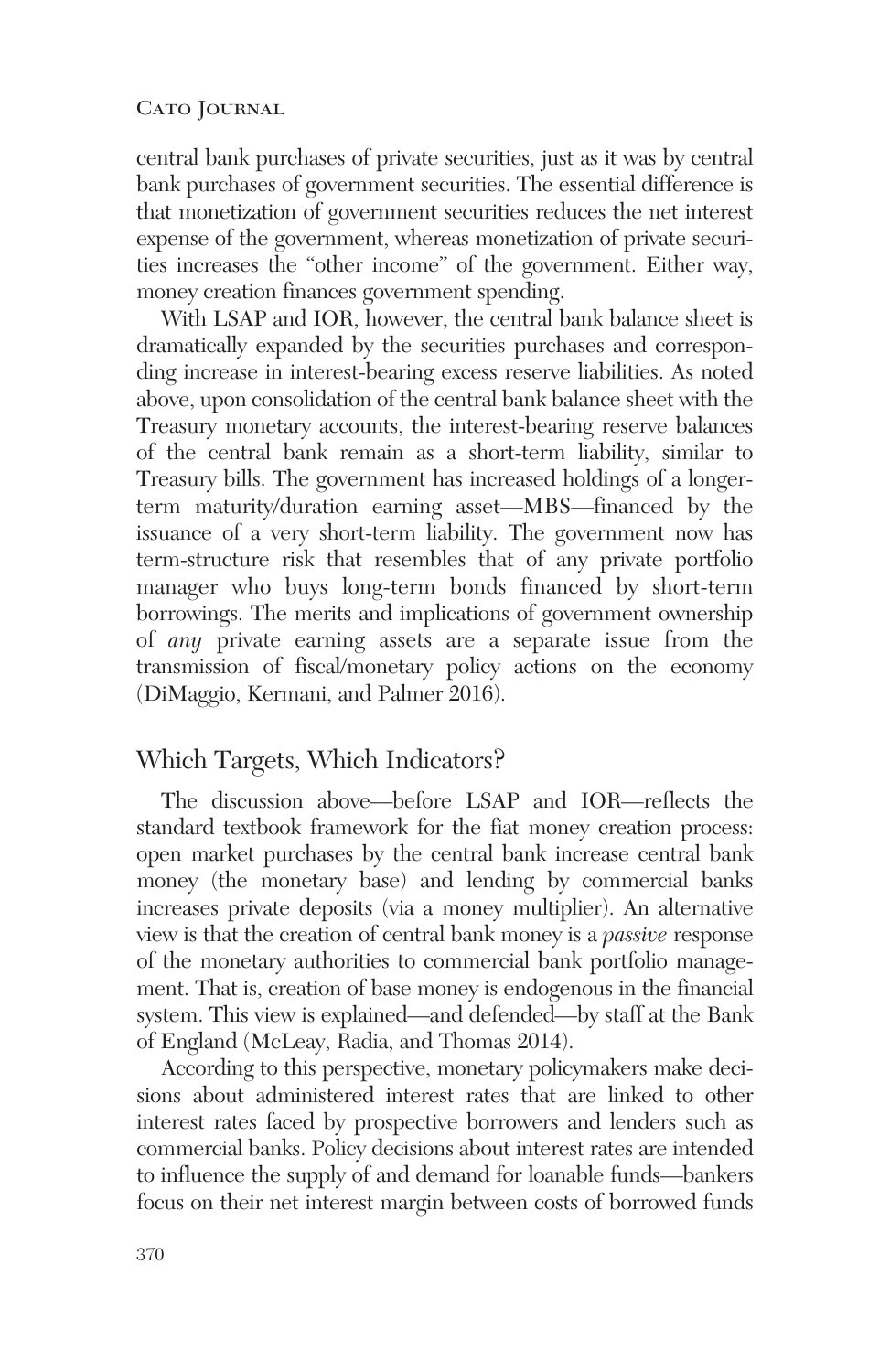versus loan rates, and bank customers focus on rates of return on investments versus costs of borrowed funds. When loan demand increases and additional bank lending is profitable, additional bank loans outstanding result in greater deposit liabilities of commercial banks, and this process may necessitate the holding of more reserve balances by commercial banks in their accounts at the central bank. To the extent that this occurs, the demand for central bank money is a derived demand from the public's demand for bank loans.

McLeay, Radia, and Thomas do not make clear that commercial banks would satisfy their greater demand for reserve balances at the central bank by selling securities into the portfolio of the central bank in exchange for increased reserve balances credited to their deposit accounts. Thus, asset acquisition by the portfolio managers at the central bank is a passive response to securities offered to them for sale, which makes changes in the provision of central bank money endogenous to market interactions between bankers and their customers. This is a clear rejection of the view that policymakers should target the quantity of central bank money.

McLeay, Radia, and Thomas also offer a description of the money creation process under QE that is different from the more familiar multiplier framework. In their view, because QE occurs as a consequence of interest rates reaching a lower bound, monetary policymakers shift their focus from setting interest rates to the size of their balance sheet. While the multiplier framework involves commercial banks creating money (their deposit liabilities) by increased lending, the alternative described by McLeay, Radia, and Thomas rejects a multiplier effect of deposit creation by commercial banks. Instead, the authors assert that central bank purchases of assets from nonbank financial asset holders—such as pension funds, insurance companies, and so on—are paid for by crediting the sellers' deposit accounts at commercial banks. There is then a one-to-one increase in deposit money resulting from the creation of central bank money, with no subsequent multiplier effects. The quantity of central bank money is now exogenous—a target of policymakers—and the money multiplier is close to unity. Note that this analysis implies a passive increase of reserve balances held by the commercial banks, irrespective of the (assumed) positive IOR paid by the central bank. McLeay, Radia, and Thomas do not address the issue of a regime under which the central bank imposes a negative interest rate (a tax) on commercial bank reserve balances.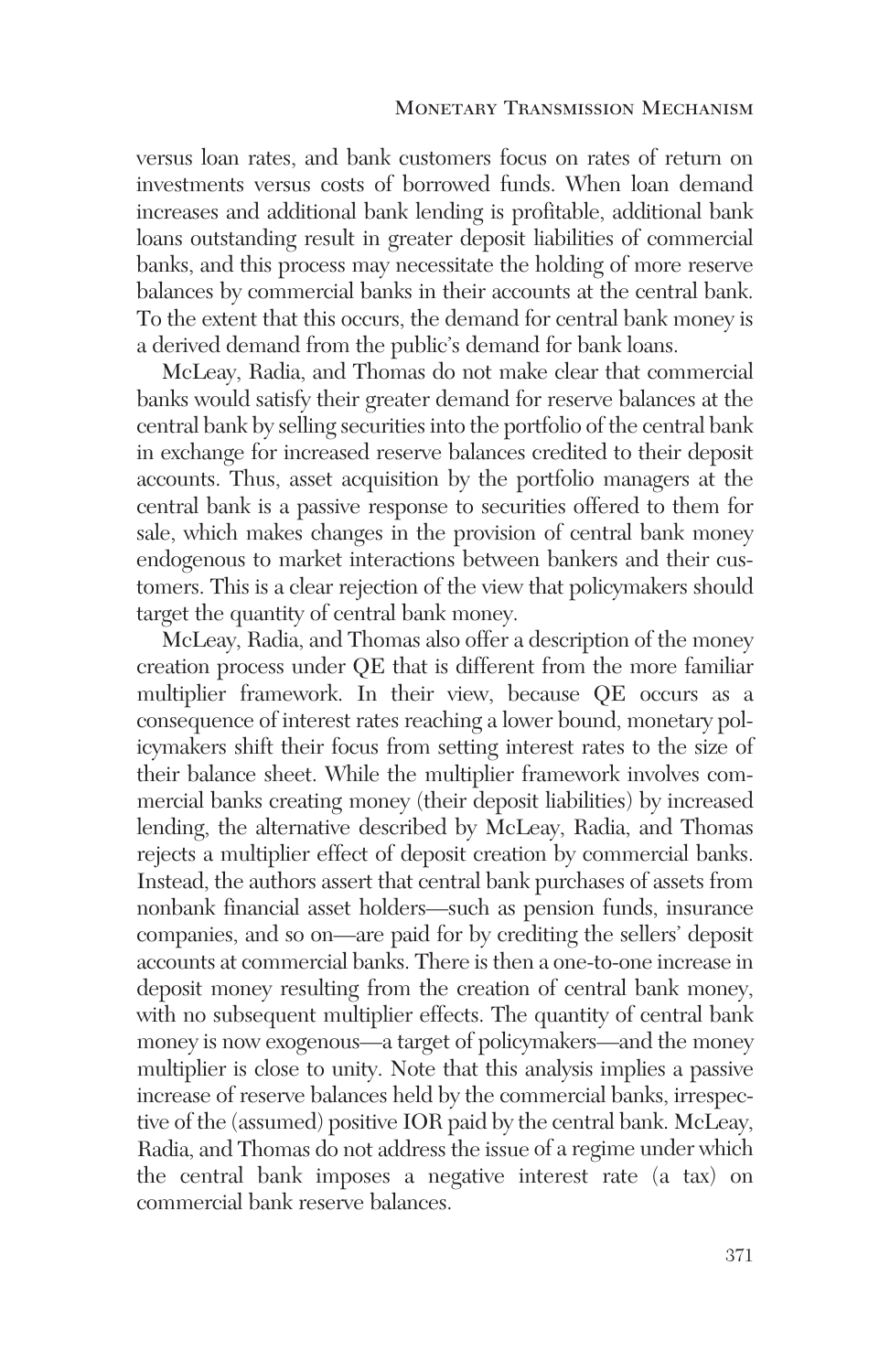This Bank of England hypothesis about money creation under a regime of LSAP is offered only as a description of the process in the United Kingdom and is not necessarily applicable to the QE environment in other countries. As presented, a non-negative IOR would seem to be a necessary condition. Applying the Bank of England analysis to the U.S. monetary system suggests that the additional \$3.7 trillion of central bank money created between September 2008 and September 2014 should have been mirrored in a corresponding \$3.7 trillion increase in the deposit component of M2. The actual increase in U.S. M2 in the six-year period was about \$3.8 trillion. In the subsequent two years (September 2014 to September 2016) the U.S. monetary base is reported to have contracted, while M2 increased by an additional \$1.5 trillion. It is important for this discussion of monetary policy implementation to note that the recent reported decline in the monetary base is *entirely* attributable to increases in two liability components of the central bank balance sheet—the Treasury General Account and Reverse Repurchase agreements. Total central bank assets have not changed.

During that 24-month period, excess reserves declined by \$400 billion, while currency in circulation increased by almost \$200 billion; the decline of excess reserves appears to have been mostly in the deposits owned by foreign banks.

The Bank of England hypothesis about money creation under QE should work in reverse—sales of earning assets held by the central bank to nonbank buyers would involve debiting the commercial bank deposit account of the buyer. The analysis assumes that the commercial bank's holdings of reserve deposits at the central bank would decline by an amount equal to the quantity of earning assets disposed of by the central bank. Implicit in this is that the interest elasticity of demand for reserve balances at the central bank is zero—that is, changes in the quantity of interest-bearing reserve deposits at the central bank are unrelated to the IOR. Clearly, this analysis assumes a non-negative interest rate on the balances held by commercial banks at the central bank.

Empirical validation of the Bank of England hypothesis is not straightforward. The assumed "normal" process of commercial bank lending behavior that determines inside money growth is not suspended when a regime of QE is initiated. That is, deposits at commercial banks may increase or decrease as a result of more or less lending by banks, simultaneous with deposit creation/destruction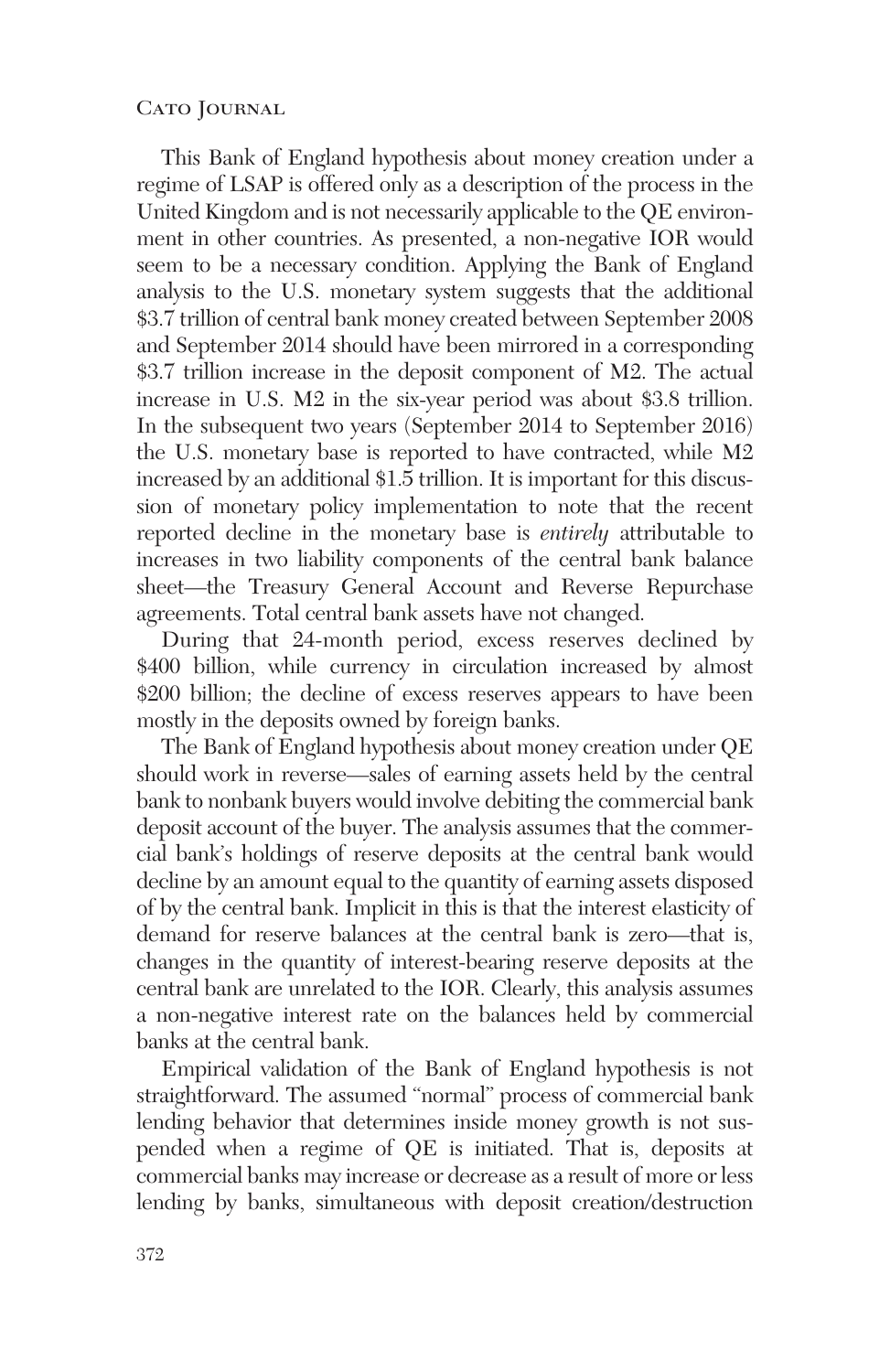associated with asset purchases or sales by monetary policymakers. Presumably, upon cessation of LSAP—not followed by the sale of assets by the central bank—the Bank of England description of the "normal" money-creation process would resume. Thus, changes in the volume of commercial bank loans would be mirrored by changes in deposit money. The clear and important implication is that the growth rates of various measures of the money supply are not directly influenced by policy actions of the central bank. If bank loan demand increases, money growth rates also increase. While the observed acceleration in the growth of the money supply may serve as an indicator of the expansionary stance of the monetary environment, the central bank has no instruments for countering any inflationary effects of excessive money growth.

The Bank of England analysis does not address the situation in which the stock of central bank money changes as a result of nonportfolio factors. For example, the government's bank account (known in the United States as the U.S. Treasury General Account) is a negative source component of the U.S. monetary base. This means that changes in the government's checking account balance at the central bank are a factor absorbing reserve balances. Thus, such changes affect reserve balances held by commercial banks in the opposite direction from changes in the General Account balance. In a normal environment, with minimal excess or surplus reserve balances held by commercial banks, central bank open market operations will add to or subtract from central bank money in order to neutralize the effects of changes in the government's balance (these are known as "defensive" operations). However, in a regime of LSAP and IOR with very large idle reserve balances held by commercial banks, changes in government deposit balances at the central bank are not accompanied by defensive open market operations for the central bank's asset portfolio. Instead, the quantity of excess reserves (in the case of the United States) changes in the opposite direction to changes in government balances. The Bank of England hypothesis suggests that the money supply should fall or rise by amounts corresponding to increases or decreases in government deposits, reflecting the changes in central bank money available to the banking system. Of course, if households and/or businesses are assumed to obtain commercial bank loans in order to pay taxes to the government, then new deposits are (temporarily) created in the banking system, leaving no net effect on the money supply. The implications of a decline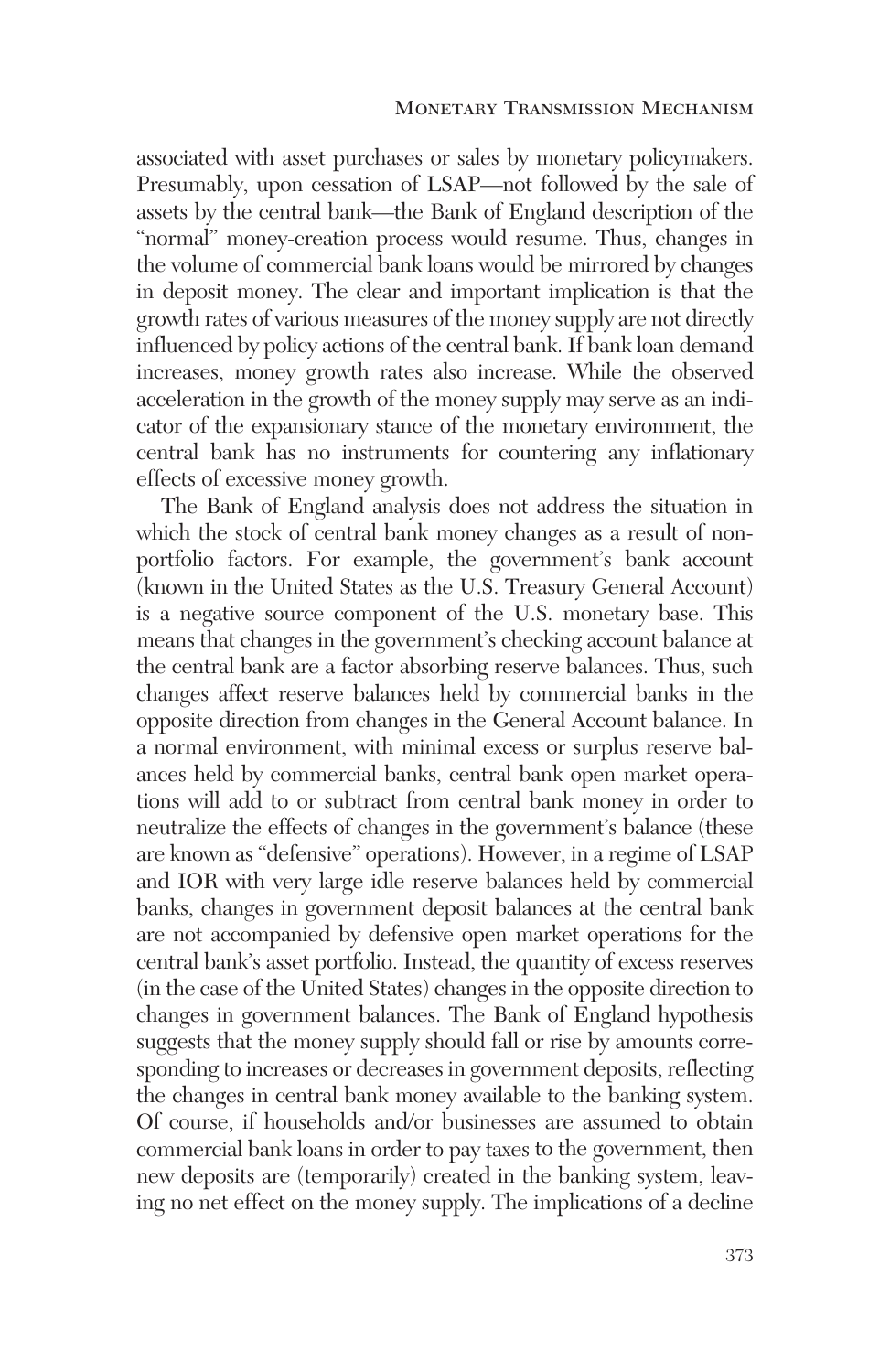in the governments' account balance are not so clear. Unless it is assumed that recipients of checks from the government simply pay off loans, the money supply would be expected to increase whenever the government cash balance fell toward zero. Either way, the important point is that Treasury cash management practices are altering monetary conditions quite independently of the decisions of monetary policymakers.

LSAP and IOR have interesting implications for central bank policy actions in the face of currency fluctuations. In the multiplier analysis, central bank technical staff closely monitor changes in currency in circulation and provide estimates of necessary defensive operations so that a reserve-constrained banking system does not experience decreases or increases of reserve availability as a result of outflows or inflows of currency. Mechanically, open market operations are conducted so as to expand or contract central bank money to accommodate the public's preferences for currency versus deposits. However, when the liabilities of the central bank balance sheet include enormous "excess" reserve balances, currency growth can be accommodated without further expansion of central bank assets. One liability of the central bank, currency outstanding, increases and another liability, reserve deposits of commercial banks, decreases. The Bank of England analysis's denial of a multiplier process would suggest that this is the end of the story—the composition of the money supply has changed (more currency, fewer deposits), but the total has not changed. Implicit in that conclusion is that the quantity of reserve balances held at the central bank is unrelated to the IOR rate versus yields available on other earning assets loans and securities. Whether or not that is valid is an empirical issue.

### New Monetary Instruments

The Bank of England description of the money creation process whether in normal times or during a period of QE—does not address tools such as RRPs, as employed by the Federal Reserve System. As explained above, RRPs are collateralized borrowings by the central bank from the private sector. Technically, the central bank portfolio managers sell securities and simultaneously enter into an agreement to buy them back a day or a few days later (see Board of Governors 2015). However, instead of reporting a temporary decline in the portfolio of Treasury security holdings, the accounting treatment is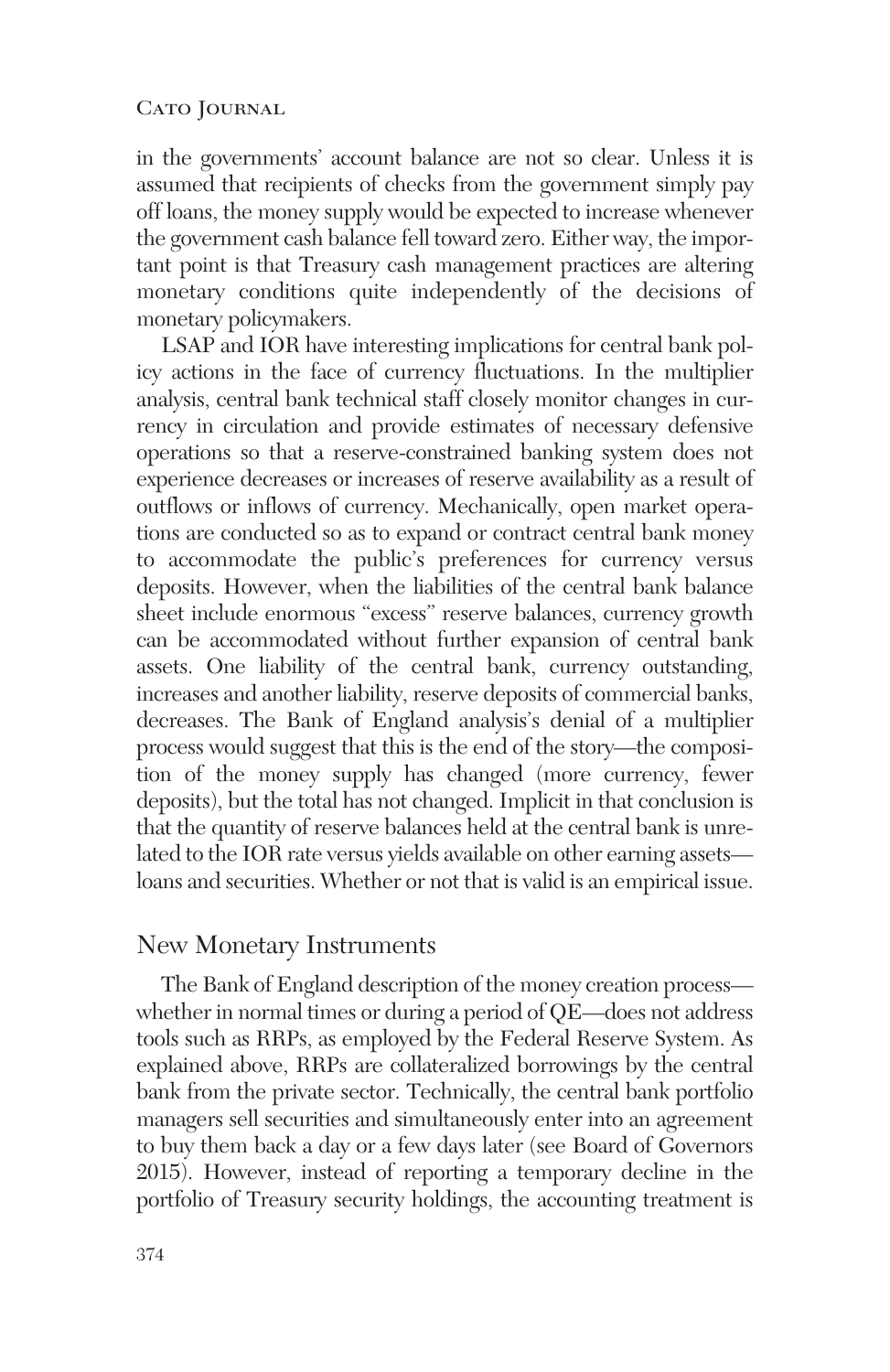an increase of a liability—reverse repurchase agreements outstanding—that matches a decline of another liability—reserve balances of commercial banks.3 Whether or not the money supply is affected depends on who are the counterparties to the central bank RRPs. If they are not banks, the Bank of England analysis suggests that increased RRPs outstanding would be mirrored in a corresponding decline in the deposit component of the money supply. Nonbank fund managers acquire one asset—Treasury securities—and pay with another—deposits—so the money supply falls. With LSAP and IOR, the banking system contracts. Reserve balances at the central bank decline by the same amount as deposits. If the counterparties to the Fed RRPs are commercial banks, deposits and the money supply do not decline; banks swap one asset (reserves) for another (loans to the central bank).

What is clear as of this writing is that there simply is not enough experience with the use of RRPs in a regime of IOR and LSAP to draw any conclusions about their use as a tool for achieving any targets established by monetary policymakers.

# Sources and Uses of Central Bank Money

In the original toolkit of monetary policies, the only instrument designed to affect the uses of central bank money was the discretionary administration of minimum reserve requirements. The notion was that, for a given amount of central bank money, policymakers could increase the amount that commercial banks were required to hold idle in their reserve deposits, producing a restrictive impulse on the banking system. That tool fell into disuse and was entirely abolished at most major central banks, leaving only actions

<sup>&</sup>lt;sup>3</sup>Although the liability account—outstanding RRPs—reduces reserves available to commercial banks in the same way as an increase in the Treasury General Account, it is not obvious that RRPs should be treated as a negative source component and subtracted in the computation of the monetary base. An increase in the Treasury's account reduces central bank money available to the private sector. However, an increase in RRPs shifts funds from an excess reserves liability of the central bank held in the private sector (earning IOR) to an RRP liability (also earning interest). RRPs were created to allow the payment of interest to GSEs (which are not allowed to receive IOR) and domestic and foreign mutual funds (which are not allowed to have accounts at the Federal Reserve Banks). While an increase in RRP does reduce reserves available to commercial banks, with massive excess reserves there are no quantitative implications. Whether or not there are interest rate implications is an unexplored empirical question.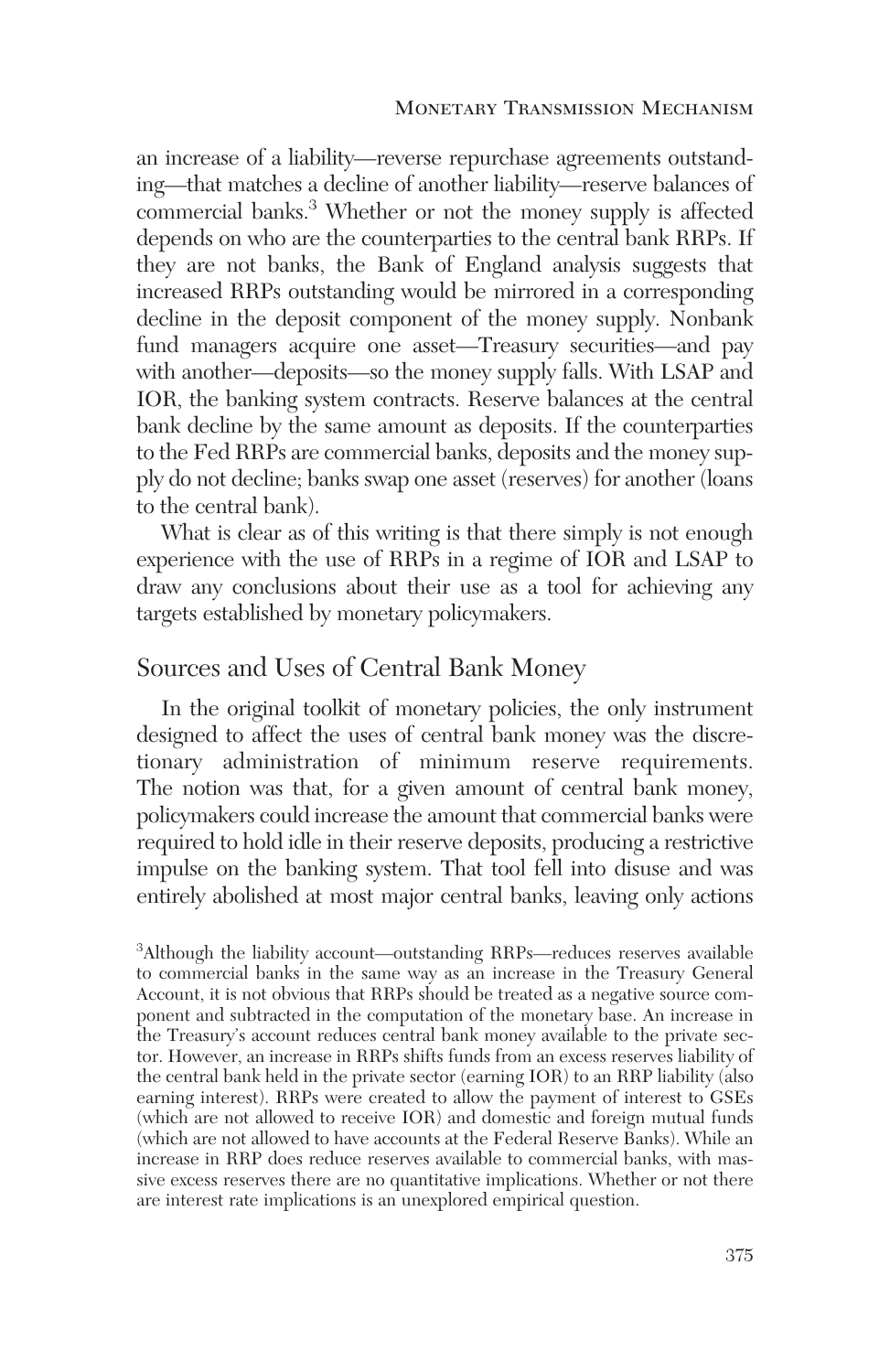that affected the quantity or composition of sources of central bank money in the mix of policy actions available to decisionmakers. The desperate adoption of QE in the wake of the global financial crisis constituted a massive operation to flood the financial system with new sources of central bank money, in what turned out to be a futile effort to jump-start commercial bank lending for anything and everything that could pass muster with prudential supervisors.

The only other actions taken by U.S. monetary policymakers on the sources of base money was an equally futile "operation twist" conducted in late 2011 and in 2012. The aim of these twist operations was to lengthen the maturity/duration of the central bank's portfolio of earning assets by selling short-term securities and buying an equal amount of long-term securities. The theory was that such transactions would cause a reduction in other long-term borrowing costs and consequently result in more borrowing and spending by businesses as well as some households. Of course, the simultaneous effect was to shorten the maturity/duration of the government's net debt held by the private sector. One accounting effect was to increase the net interest income of the central bank, and consequently raise additional "other income" for the government because the central bank would now remit greater surplus income to the Treasury. While this near-term reduction in the net interest expense on the government's outstanding debt had marginal budgetary effects, it is not clear from the experience that it had any effect on the aggregate economy. Either way, although the decision was taken by monetary authorities, this was a fiscal decision executed through the central bank's balance sheet, with no clear monetary implications.

The new tools introduced since the global financial crisis operate on the uses side of the central bank balance sheet. After QE ballooned the stock of central bank money to massive size, further actions in that direction—at least in the United States—were not viewed as potentially effective. Congress authorized one new tool, IOR, in the midst of the global financial crisis, and in 2014 policymakers announced their intention to employ RRPs as a companion instrument for affecting the composition of liabilities on the central bank balance sheet (see Board of Governors 2015, Frost et al. 2015, and Federal Reserve Bank of New York 2015).

Changes in the IOR rate are intended to set a floor under shortterm market interest rates. The idea is that commercial banks would not lend to other borrowers at a rate below that available on riskless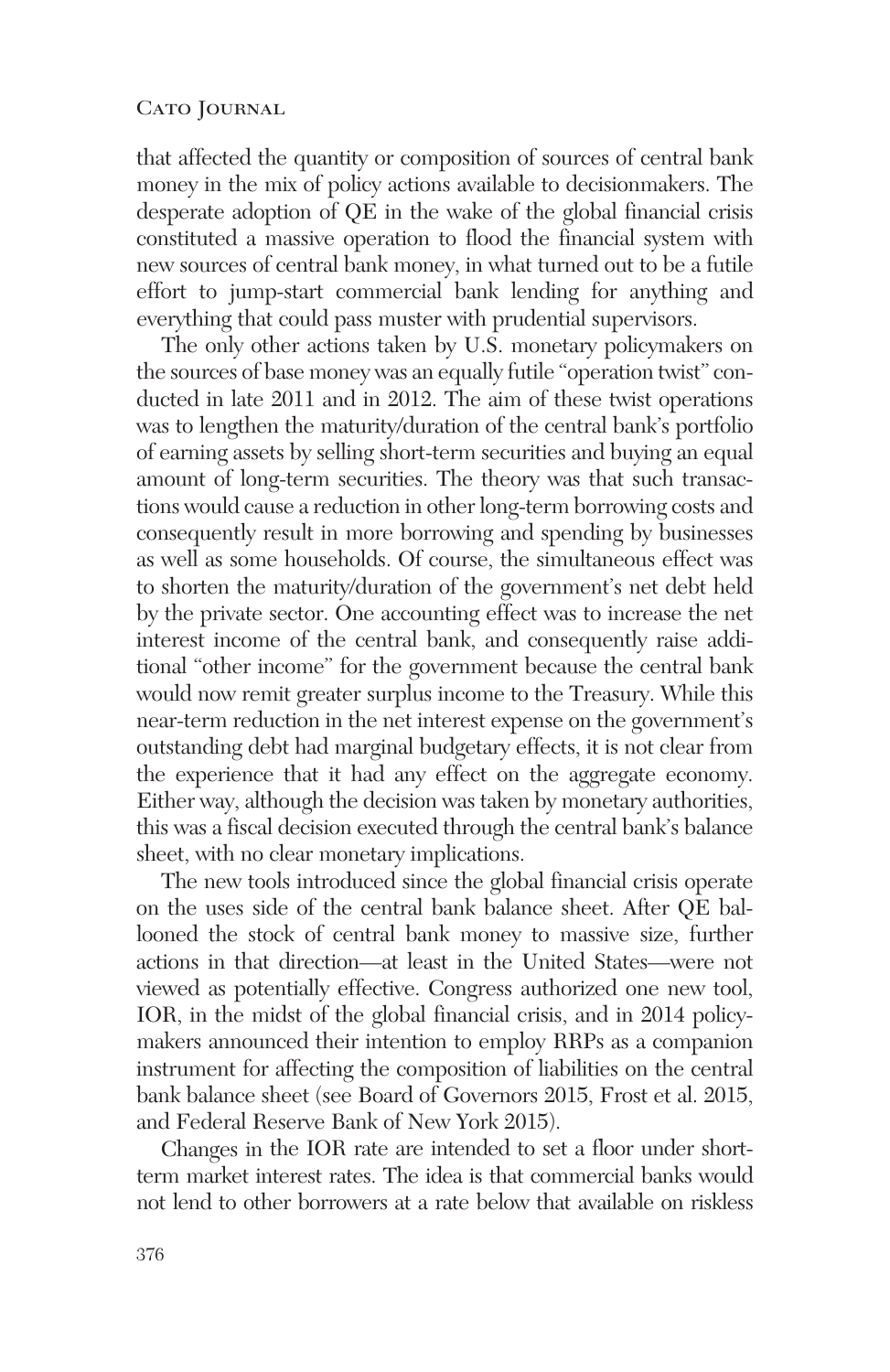and highly liquid deposits at the central bank. Of course, in a global and highly dollarized world economy, there are many lenders/investors who do not have reserve accounts at the Federal Reserve but nonetheless have reasons to hold low-risk and highly liquid assets denominated in U.S. dollars. Such lenders/investors may be willing to accept yields below the rate paid by the central bank. To supplement IOR, RRPs created a way for the Federal Reserve to borrow from both domestic and foreign money market mutual funds, GSEs, and a few other noncommercial bank participants in global financial markets. The stated objective of both IOR and RRPs is to influence other interest rates the "price of credit" channel for transmitting the decisions of policymakers to the real economy.

However, IOR is also intended to create an incentive for commercial banks to hold idle deposits at the central bank rather than make loans or buy securities, which would create deposit money and convert excess reserves into required reserves. RRPs affect the portion of central bank money available as commercial bank reserves; funds lent to the central bank via RRPs are absorbed as a use of base money and consequently shrink the volume of reserves available to commercial banks. Theoretically, auctions of RRPs in sufficient volume could absorb all excess reserve balances, putting commercial banks in a reserve-constrained position similar to the operating environment prior to the global financial crisis.4

Whether or not policy decisions to influence the composition of the uses of central bank money with these tools would result in effective monetary impulses is not known. There has been too little experience to draw firm conclusions about their efficacy. However, the fiscal implications are quite clear. Payments to reserve-balance holders reduce the surplus net interest income of the central bank, so less is turned over to the Treasury. That is, higher IOR reduces government revenue and increases budget deficits. Similarly, lenders to the central bank under the RRP program—mostly GSEs and both domestic and foreign money market mutual funds—earn income at the expense of taxpayers. Interest paid by the central bank on RRPs (including foreign official accounts) also reduces the residual earnings of the central bank, which are remitted to the Treasury.

<sup>4</sup> Greenwood, Hanson, and Stein (2016) advocate greatly expanded use of RRPs as a monetary policy tool and also as a vehicle for satisfying the new and higher mandates to meet liquidity coverage ratios.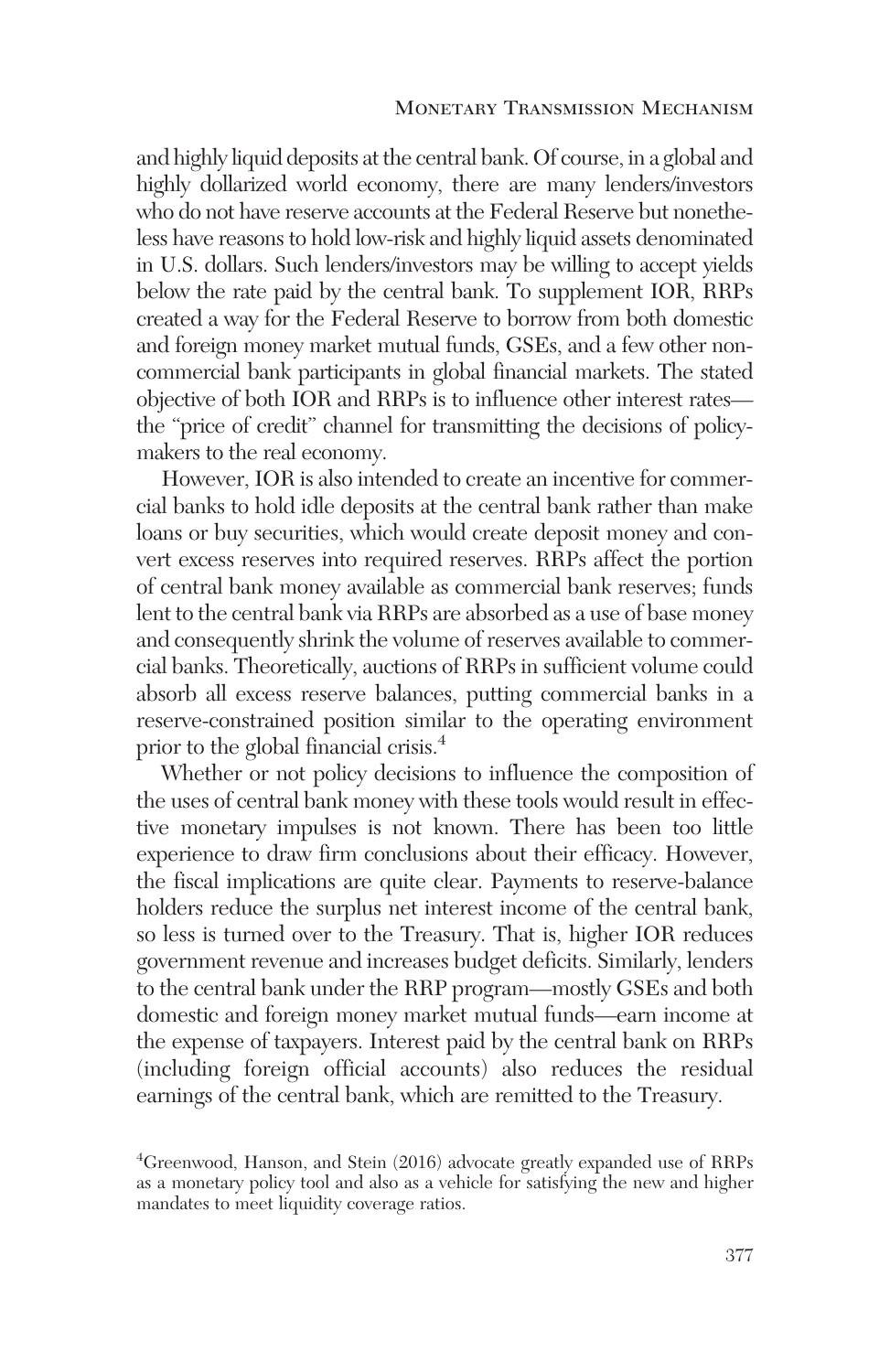The net economic implications for the macroeconomy are ambiguous; higher IOR and rates on RRPs are intended to be restrictive impulses. However, for economic analysts who view larger fiscal deficits as expansionary impulses, there is a mitigating or offsetting effect on the stance of fiscal conditions (see Sims  $2016$ ).<sup>5</sup> Because there is no empirical history on which to base policy prescriptions using these tools, neither the administered yields set by policymakers nor the volumes of reserve balances affected can be used as reliable targets or indicators of the thrust of policies on aggregate economic activity.

# Potential for Resumed Monetary Control?

The question mark in the subtitle above is deliberate. At present, the decisionmakers on monetary policy have no effective means of influencing either market interest rates or the rate of money creation. Open market operations to increase or decrease the portfolio of earning assets held by the central bank would have no predictable effects on interest rates or on the growth rates of monetary aggregates.<sup>6</sup> Consequently, policymakers are left with no historically tested and proven tools for influencing macroeconomic activity. In December 2015, U.S. monetary policymakers doubled the IOR rate and announced their desire to see the federal funds rate trade in a higher range. The stated objective was to achieve conditions that would result in generally higher market interest rates. Nevertheless, market-determined interest rates such as the two-year Treasury yield subsequently fell and, as of this writing, remain below the levels that prevailed before the increase in administered rates.

While doubling the IOR rate would result in greater demand for interest-bearing deposits at the central bank, the total volume of such deposits is constrained by the total assets of the central bank and such reserve absorbing factors as currency outstanding and

6 As of this writing—October 2016—there has been no change in the extension of Federal Reserve credit via open market operations for over two years.

<sup>&</sup>lt;sup>5</sup> According to Sims (2016), "Reductions in interest rates can stimulate demand only if they are accompanied by effective fiscal expansion. For example, if interest rates are pushed into negative territory, and the resources extracted from the banking system and savers by the negative rates are simply allowed to feed through the budget into reduced nominal deficits, with no anticipated tax cuts or expenditure increases, the negative rates create deflationary, not inflationary, pressure."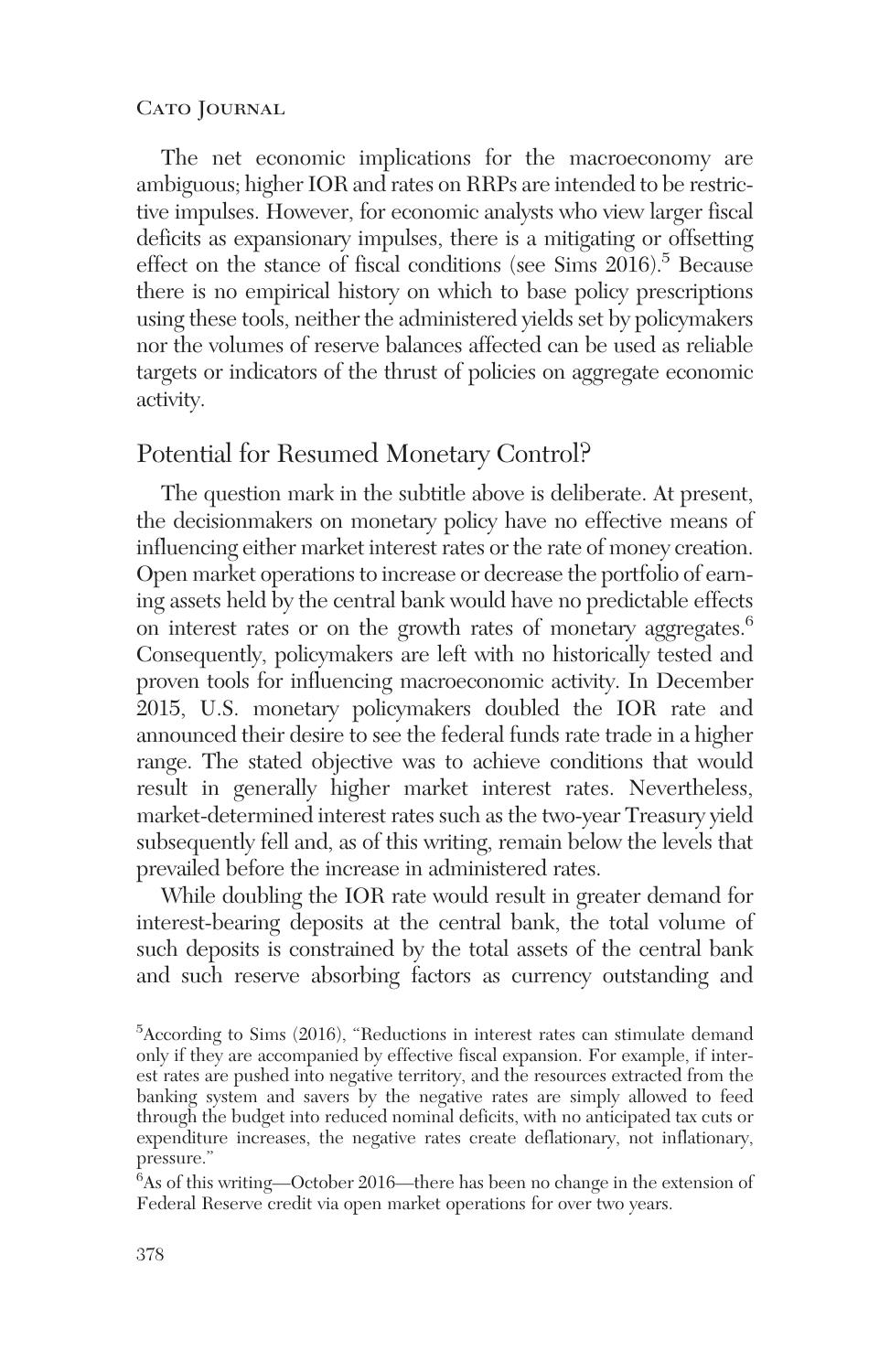required reserves. This means that higher IOR will have an effect only if it reliably raises other interest rates, and if those higher market interest rates have predictable effects on economic activity. But that has not been the experience so far. It is also significant to observe that the amount of interest-bearing deposits at the central bank held by foreign banking companies has fallen significantly subsequent to the doubling of the yield. Clearly, much more needs to be known about the parameters of the demand for such balances before there can be confidence in the likely effects of changing the administered IOR rate.

In theory, extremely large interest-bearing deposits held by banking companies at the central bank do not preclude effective monetary control. Rather, it is an empirical question about the stability and predictability of the coefficients in the money multipliers. The demand for such highly liquid cash balances is no doubt a function of the ownand cross-price interest elasticities, as well as a number of other factors such as mandates of liquidity balances imposed by homecountry supervisors on the largest banking organizations (Hummel 2016). In the standard multiplier framework, the "e-ratio" (total excess reserves as a percentage of total bank deposits) was not only small but also quite stable. Now, however, the comparable ratio has over \$2.5 trillion in the numerator, and there is scant information about the interest elasticities. Moreover, the rules regarding mandatory liquidity balances are only now being phased in, so there is no empirical basis for predicting how the current "e-ratio" would behave as a result of open market operations to expand or contract the central bank's balance sheet.

Occasionally the suggestion is made that central banks that engaged in LSAP following the global financial crisis can and should shrink asset holdings back toward precrisis levels (Selgin 2016). Of course, that implies that liabilities would shrink simultaneously, eliminating the huge volume of excess reserves. However, for that to occur the supervisory-imposed mandatory liquidity balances would have to be met with assets other than reserve deposits at central banks. To the extent that financial supervisors around the world require that large global banking companies hold highly liquid assets denominated in U.S. dollars in order to meet various contingencies, there must be an *ultimate* source of dollars in a *macro* liquidity crisis. Typically, liquidity is a micro concept—the holder of liquid assets contemplates selling such assets to a counterparty in order to acquire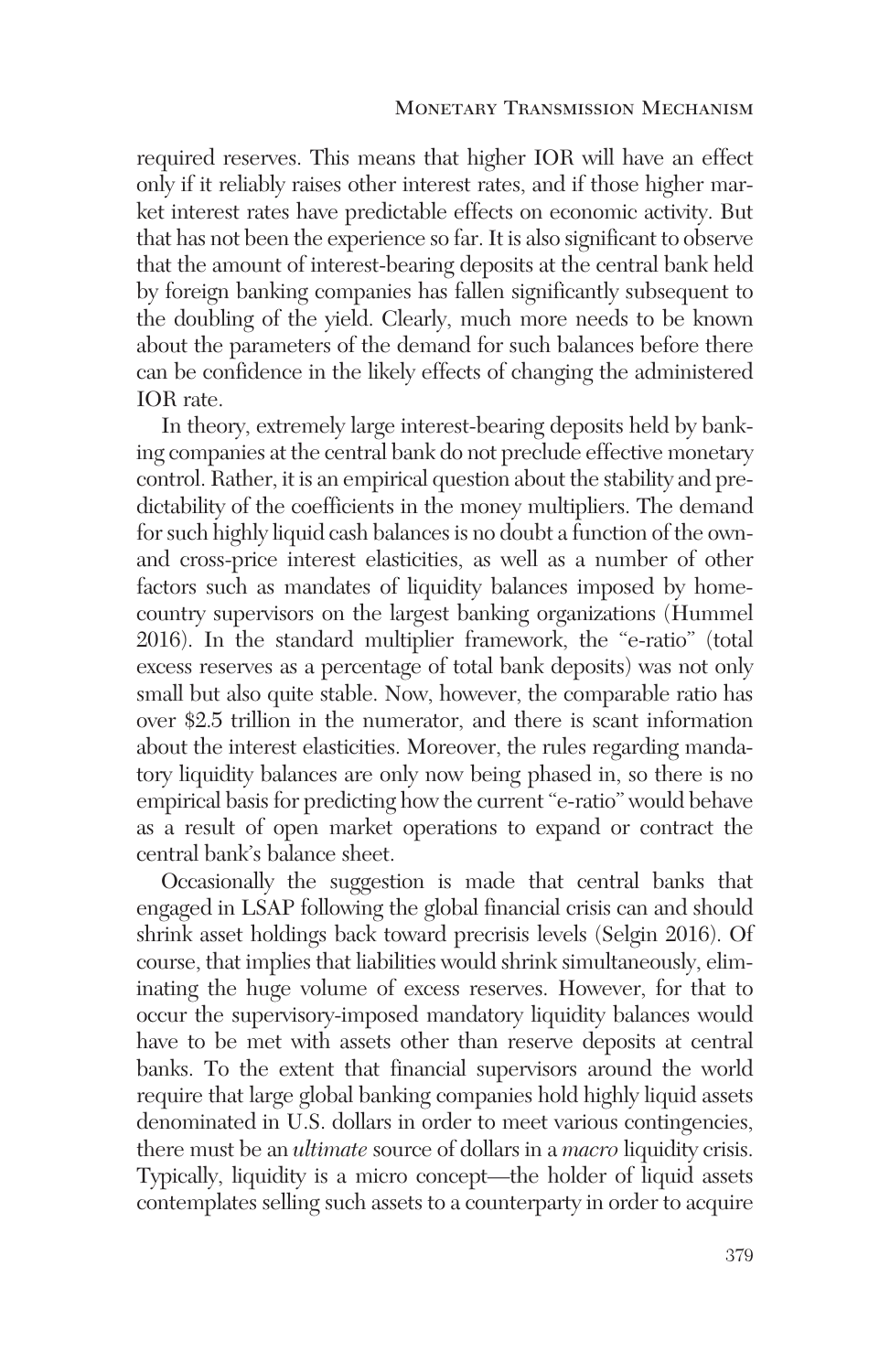dollar balances to meet deposit drains or satisfy contractual commitments. However, during a generalized financial crisis such as the one in 2008–09, there are no counterparties on the buy side for such assets. The Federal Reserve unavoidably becomes the buyer of last resort for all the liquid dollar-denominated assets offered for sale.

The objective of regulatory liquidity coverage ratios that are satisfied by deposits at a U.S. Federal Reserve Bank is to eliminate the need for fire sales of short-term marketable instruments in the event of a widespread flight to currency or seizing up of financial markets (such as occurred during the global financial crisis). In terms of strengthening the financial and payments systems, the authorities responsible for financial stability may be achieving their objectives; however, they may also be undermining the ability of those authorities responsible for monetary policy to influence aggregate economic activity.

# A Proposal for Restructuring the Fed's Balance Sheet

Shrinking the Federal Reserve's balance sheet could theoretically be accomplished over a period of several years by a combination of asset sales and abandoning the current policy of reinvesting the proceeds of maturing assets. Once the conditions that prevailed before QE were achieved, the formulation and implementation of monetary policy decisions could return to a focus on the asset side of the balance sheet—altering the size and composition of the portfolio of securities held by the Federal Reserve Banks would again be the primary method of influencing monetary aggregates and interest rates. Of course, returning to a pre-LSAP balance sheet would mean that central bank liabilities would no longer satisfy the new Basel III–mandated liquidity coverage ratios.

In the meantime, the Federal Reserve would remain in the current policy purgatory, lacking the policy instruments to achieve predictable influence over either monetary aggregates or market-determined interest rates. However, as an alternative, the United States Congress could authorize the twelve Federal Reserve Banks to create a single, wholly-owned subsidiary for the purpose of transferring government securities and MBS acquired during LSAP (and a corresponding amount of liabilities owned by commercial banks), so as to leave the parent consolidated Reserve Bank balance sheets in an approximate pre–global financial crisis position. The liabilities of the new Fed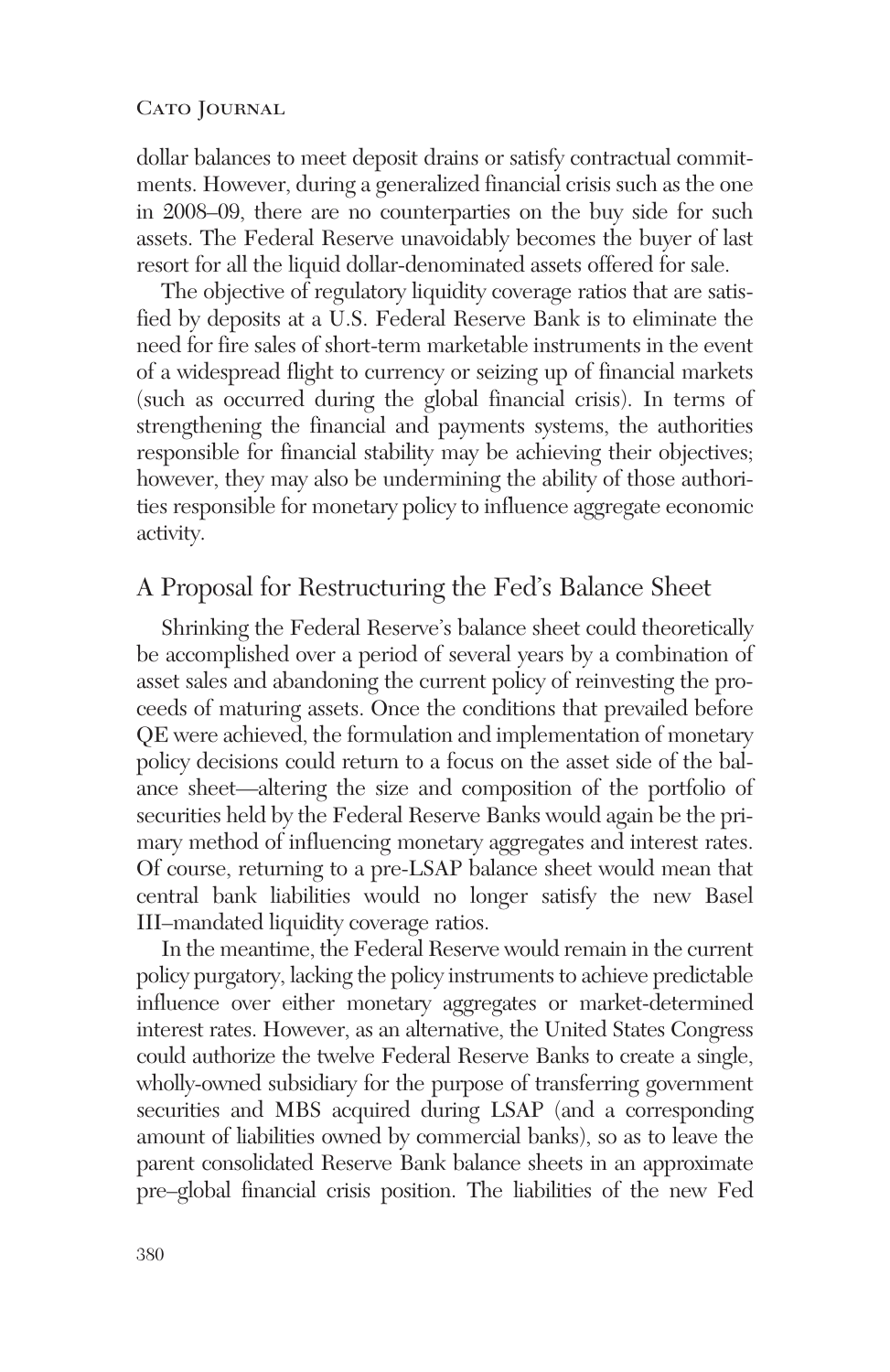subsidiary would earn a market—as opposed to administered—rate of interest. Essentially, the new Fed subsidiary would operate like a specialized mutual fund. The assets would be Treasury securities and MBS. The subsidiary would be funded by auctioning short-term Fed bills, which would be similar to U.S. Treasury bills. Commercial bank holders of Fed bills would be able to post them as collateral for borrowing at a penalty rate from the Fed's discount window. As a result, Fed bills would be highly liquid and thus would satisfy the supervisorymandated liquidity coverage ratios. Of course, all of the net income of the subsidiary would continue to be returned to the Treasury.

Congress should also eliminate the Fed's authority to pay IOR. Instead, reserves should be closely managed by commercial banks, as was the case before the global financial crisis. Furthermore, central bank open market operations would return to defensive and dynamic purchases and sales of short-term Treasury bills, coupled with the use of temporary RPs and RRPs—and without the large-scale RRPs that have become part of the new, unconventional monetary tool kit. Implementation of this proposal would require the restoration of a securities portfolio that consisted mainly (or preferably *entirely*) of U.S. Treasury bills.

### Conclusion

Because central bank balance sheets ballooned during the LSAP programs that followed the global financial crisis, monetary targets and indicators no longer provide the information they once did to policymakers. Commercial banks are no longer reserve constrained; consequently, daily open market operations to add or drain bank reserves for the purpose of influencing the overnight interbank rate are no longer effective and have been suspended. Growth of the money supply is beyond the control of monetary authorities, and there are no instruments available to counter any inflationary forces that result from excessive money growth.

In the United States, QE ended in 2014 and there have been no further actions to influence assets held by the central bank in the subsequent two years. That is, there has not been a return to precrisis open market operations on the asset side of the central bank balance sheet for the purpose of influencing either market interest rates or monetary aggregates. Following the cessation of LSAP, the remaining tools available to policymakers operate on the liability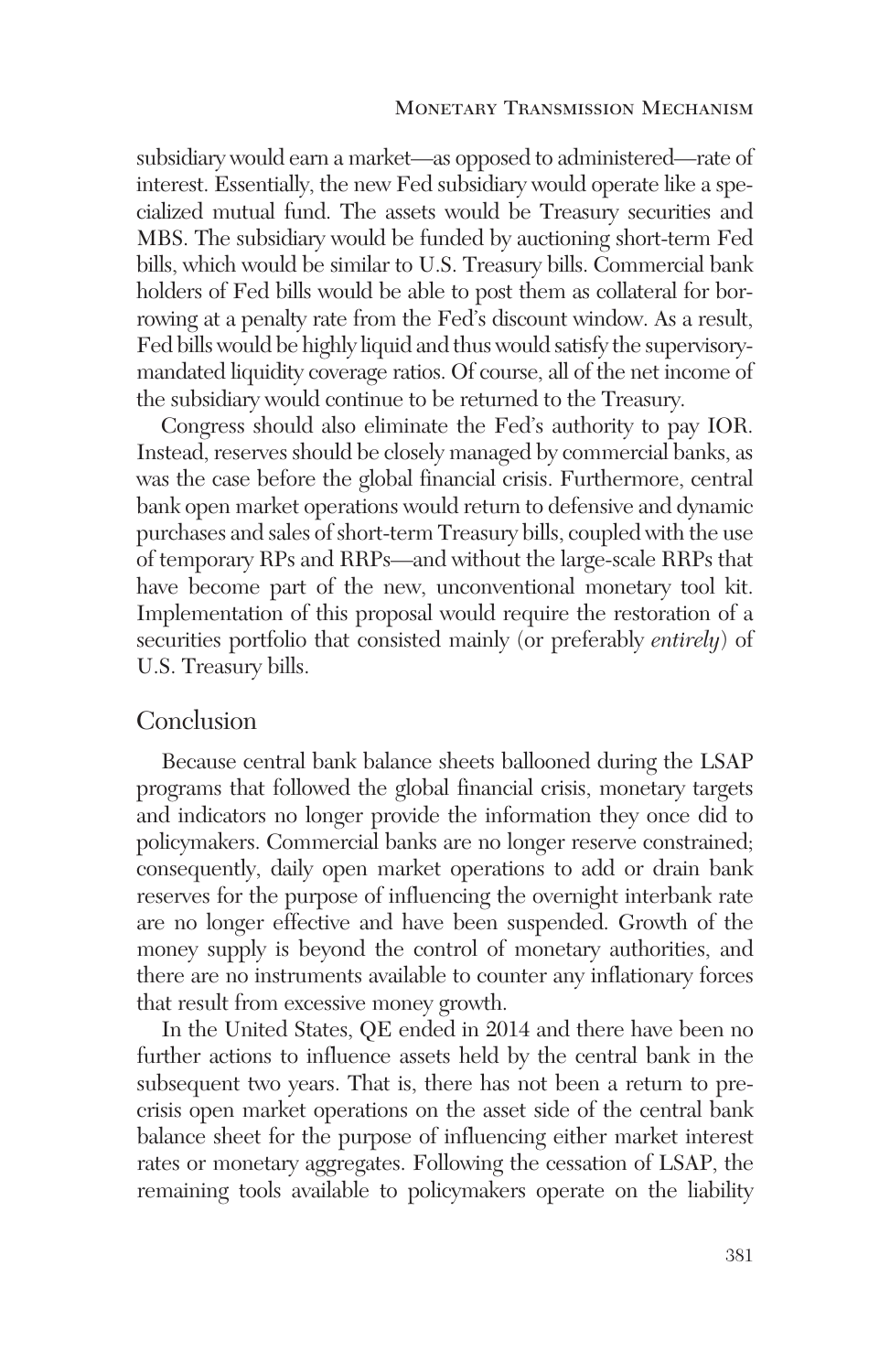(uses) side of the central bank balance sheet. The administered interest rate paid on commercial bank deposits at the central bank and the rate paid on and volume of reverse repurchase agreements are intended to influence market-determined short-term interest rates much as precrisis open market operations on the asset side of the balance sheet were intended to influence the overnight interbank rate (that is, the federal funds rate).

Assets acquired during QE reduce the net interest expense (and budget deficits) of the federal government; these monetary stimulus programs have an associated fiscal restraint component. Meanwhile, the IOR rate, as well as the rate paid to GSEs and mutual funds via RRPs, reduces the net interest income of the Federal Reserve and increases the federal budget deficit. These monetary restraint policy actions have a fiscal stimulus component.

Substantial fluctuations in the balance of the Treasury General Account at the Fed—together with central bank collateralized borrowings from GSEs and mutual funds (that is, RRPs)—have accounted for most of the fluctuations of central bank money available to the commercial banking system in the past two years. At least a portion of the enormous quantity of excess reserves held in the deposit accounts of commercial banks at the Federal Reserve serves to meet financial supervisors' mandated liquidity coverage ratios. As such, the policy objectives of financial stability may be achieved at the expense of reduced effectiveness of monetary policy instruments.

There is insufficient experience with unconventional monetary policy actions operating on the liability side of the central bank balance sheet to identify effective linkages between alternative policy targets and indicators and the ultimate objectives of monetary policies. Without consensus on reliable targets and indicators for formulation and implementation of monetary policy actions, it is not possible to specify appropriate rules for monetary policymakers to follow and be held accountable for achieving.

Restoration of the pre-QE operating environment could be achieved near term by creating a special purpose Federal Reserve subsidiary tasked with holding the additional Treasuries and MBS acquired during QE. This subsidiary would be financed by marketdetermined interest-bearing liabilities. IOR on deposits at Federal Reserve Banks would be eliminated, and the assets of those banks would consist entirely of short-term Treasury bills. Open market operations could then, once again, target the overnight interbank rate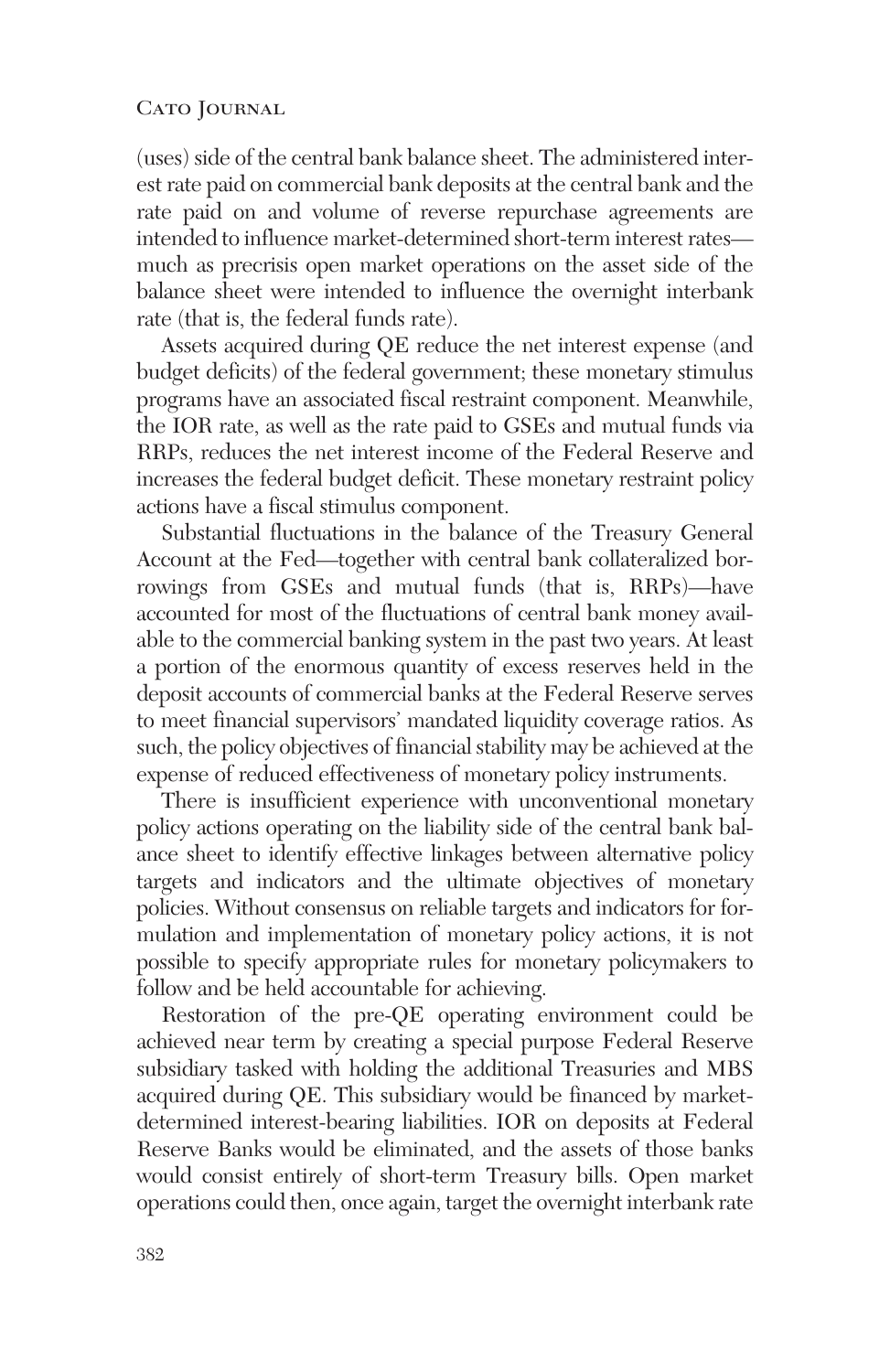or the quantity of bank reserve growth for the purpose of influencing aggregate economic activity.

# References

- Belongia, M. T., and Ireland, P. N. (2016) "Circumventing the Zero Lower Bound with Monetary Policy Rules Based on Money." Working Paper (January 2017). Available at irelandp.com/papers /mrules.pdf.
- Board of Governors of the Federal Reserve System (2015) "Overnight Reverse Repurchase Agreement Facility." Available at www.federalreserve.gov/monetarypolicy/overnight-reverse -repurchase-agreements.htm.
- Brunner, K., ed. (1969) *Targets and Indicators of Monetary Policy*. San Francisco: Chandler.
- Di Maggio, M.; Kermani, A.; and Palmer, C. (2016) "How Quantitative Easing Works: Evidence on the Refinancing Channel." NBER Working Paper No. 22638 (September).
- Federal Reserve Bank of New York (2015) "Statement Regarding Overnight Reverse Repurchase Agreements." Available at www .newyorkfed.org/markets/opolicy/operating\_policy\_151216.html.
- Frost, J.; Logan, L.; Martin, A.; McCabe, P.; Natalucci, F.; and Remache, J. (2015) "Overnight RRP Operations as a Monetary Policy Tool: Some Design Considerations." Federal Reserve Working Paper, Finance and Economic Discussion Series No. 2015-010 (February 19).
- Fujikawa, M., and Nakamichi, T. (2016) "Bernanke Says Bank of Japan Still Has Tools for Further Easing." *Wall Street Journal* (July 12).
- Goodhart, C., and Wood, G. (2016) "The Internal Contradictions of QE . . . Or Should It Be Quite Erroneous?" *Daily Telegraph* (October 3).
- Greenwood, R.; Hanson, S. G.; and Stein, J. C. (2016) "The Federal Reserve's Balance Sheet as a Financial-Stability Tool." Proceedings of the Federal Reserve Bank of Kansas City Economic Policy Symposium, Jackson Hole, Wyo. (August 27).
- Hummel, J. R. (2015) "Reserve Requirements Basel Style: The Liquidity Coverage Ratio." Alt-M (July 31). Available at www.alt -m.org/2015/07/31/reserve-requirements-basel-style-liquidity -coverage-ratio.